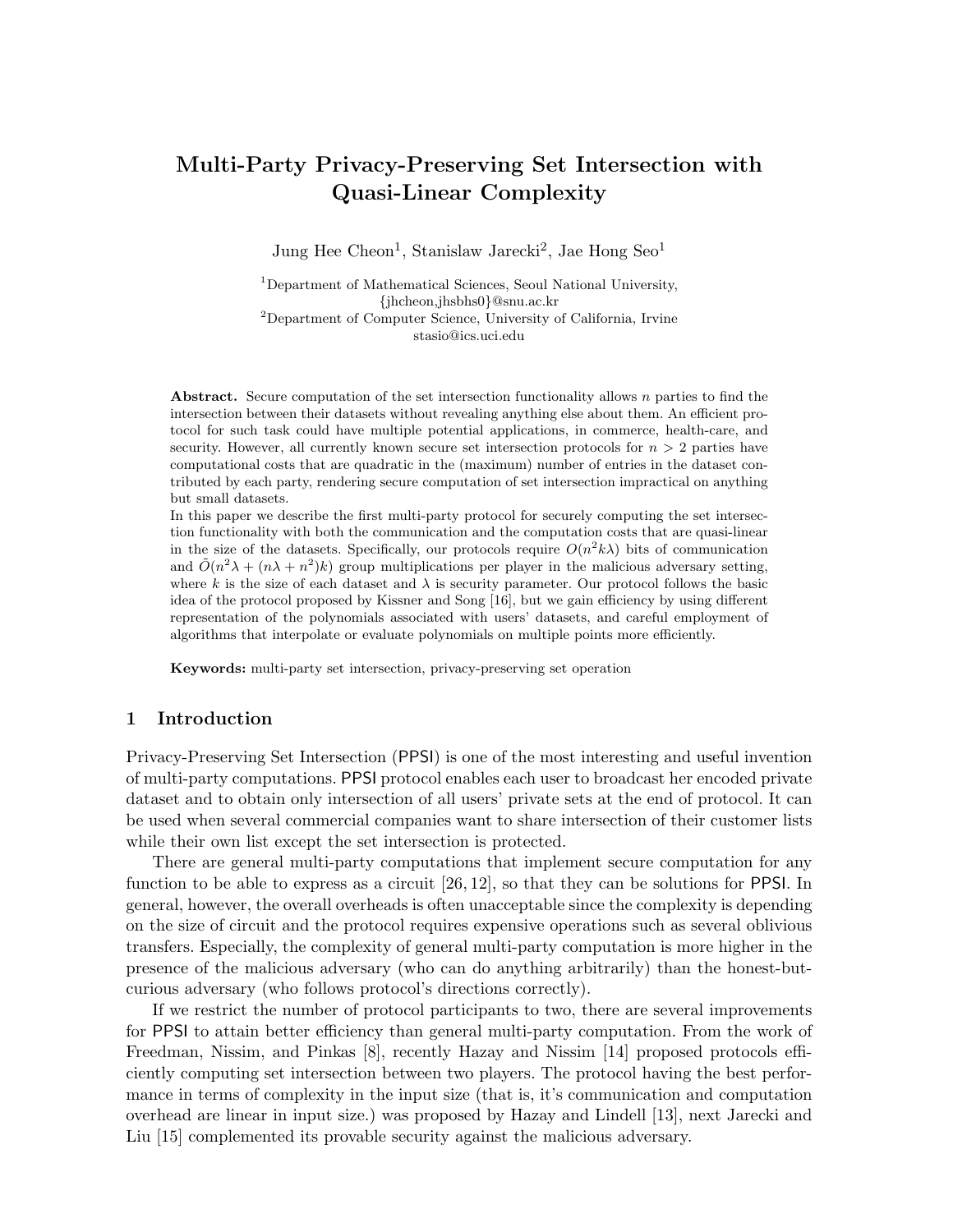In the case for multiple participants more than two (we simply call the multi-party case), the improvement with respect to the complexity has gradually be done, compared with the two-party case. Kissner and Song [16, 17] first addressed PPSI in the multi-party case using outstanding techniques basing on the work by Freedman et al. Recently Sang and Shen [21, 22] advanced Kissner and Song's result by reducing complexity in terms of the number of players. In contrast with the two-party case, however, all proposed protocols for PPSI in the multi-party case have quadratic complexity in the size of private dataset, and finding a efficient solution for PPSI with linear complexity in the input size in the multi-party case remains still open (even in the honest-but-curious adversary model).

In multi-party cryptography against the malicious adversary, the robustness has been considered as an important property [3, 7]. When a corrupted player's malicious behavior is detected, a non-robust protocol will stop, and then the protocol should restart excluding a corrupted player. On the other hand, a robust protocol can output the desired result without restarting even if some subset of corrupted players' malicious behaviors are detected.

In this paper our contributions are two folds. First, we present a PPSI protocol and show that each player in our **PPSI** protocol requires to transfer  $O(n^2k)$  encryptions and to compute  $\tilde{O}(n^2\lambda + (n\lambda + n^2)k)$  group multiplications. (k: the size of user's dataset, n: the number of users,  $\lambda$ : security parameter) Especially, if we focus on the online computation (that is, computations except the local computations used for input/output data representation conversions), each player is required to compute  $O(n^2\lambda + (n\lambda + n^2)k)$  group multiplications. Second, we prove that the proposed PPSI protocol is robust in the presence of malicious adversary. That is, even if corrupted players leave before the end of protocol, our protocol outputs set intersection among players who proved that their input datasets are well-formed.

Technical Overview Let us explain key ideas of our construction. When one employs a polynomial to represent her private dataset, multiplications over encrypted polynomials and their zero-knowledge proofs are the most expensive in the system. In particular, all previous works dealing with PPSI in the multi-party setting by using polynomials to represent datasets consider a polynomial as a tuple of its coefficients, so that a multiplication over encrypted polynomials impose quadratic computational and communicational complexities in the degree of polynomials [16, 17, 20–22].

Our approach to reduce the complexity is to represent a polynomial  $f(x)$  by several points on the curve  $y = f(x)$ . This gives us two benefits: one is that polynomial multiplications can be efficiently performed and the other is that it allows simple zero-knowledge proofs for multiplications over encrypted polynomials. For the first part, if we write polynomials  $f(x)$  and  $g(x)$  by  $\{(s, f(s))\}_{s\in\mathcal{S}}$  and  $\{(s, g(s))\}_{s\in\mathcal{S}}$ , respectively for an index set S, a multiplication of two polynomials is simply done by  $\{(s, f(s) \cdot g(s))\}_{s \in S}$ . Hence the computational complexity of the protocol except the input/output data representation conversions becomes linear. Because of the simple computation for a polynomial multiplication, we can construct a simple zero-knowledge proof for a multiplication over encrypted polynomials. It impose only linear computation and communication overheads to the protocol.

In the proposed protocol, each user is required to convert her private dataset into a suggested form (a set of points on the curve  $y = f(x)$ ) at the beginning of the protocol, and to convert the suggested form into a set at the end of the protocol. We call such conversions by Input Conversion and Output Conversion, respectively. These conversions use algorithms for polynomial interpolation and polynomial evaluation, and they require quadratic operations in input size  $k$ . In general, the cost for polynomial arithmetics in the underlying field will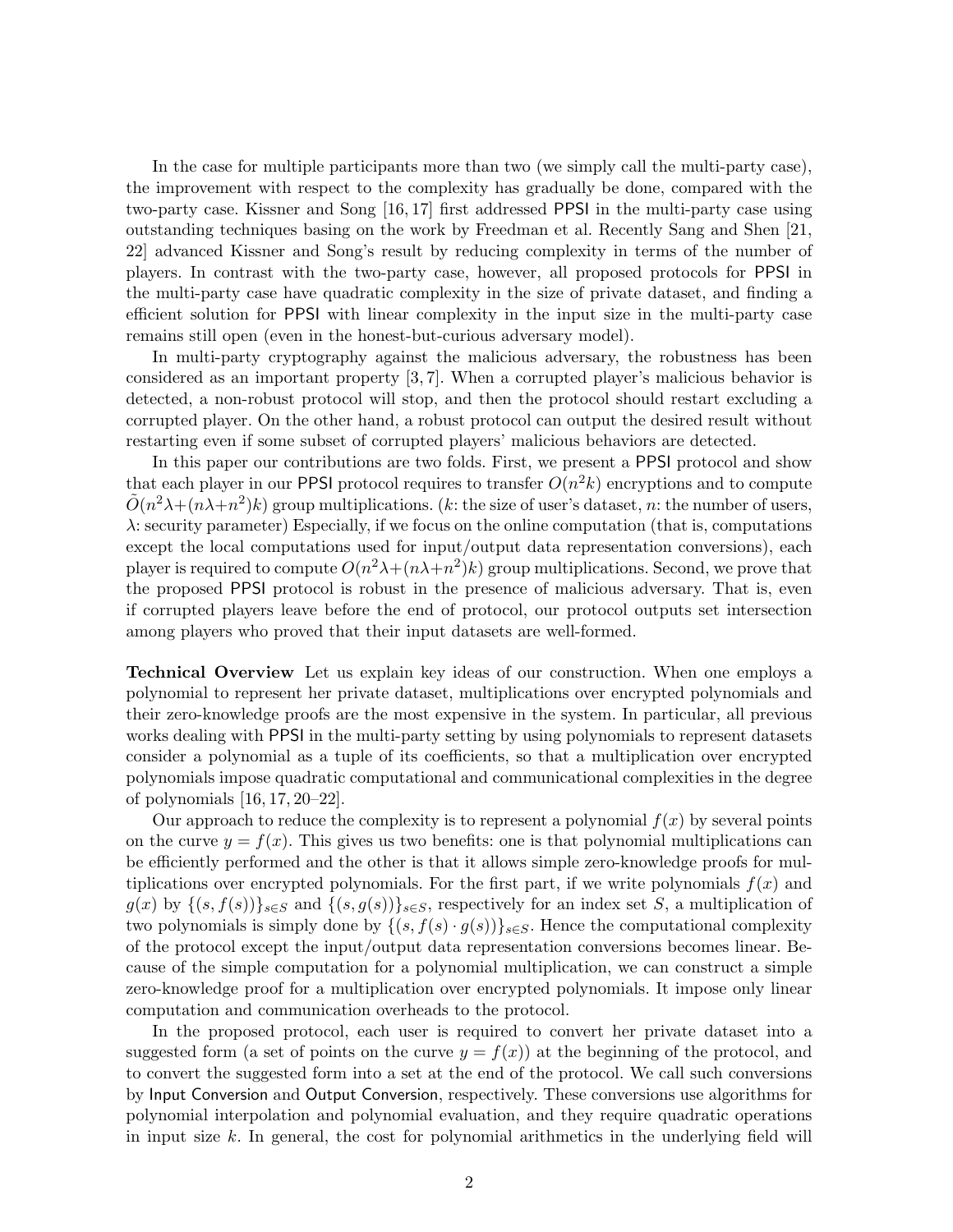be dominated by cryptographic operations such as encryptions, exponentiations, etc. In our protocol, however, each player should perform polynomial arithmetics such as evaluation and interpolation when coefficients or values are given in the exponent. For example, given a set of group elements  $\{g^{a_0}, \cdots, g^{a_k}\}$  and a field element  $\alpha$  one should compute  $g^{f(\alpha)}$  where  $f(x) = \sum_{i=0}^{k} a_i x^i$  and g is a group generator. In this case, for polynomial arithmetics group multiplications and group exponentiations should be used instead of field additions and scalar multiplications. Therefor the cost for polynomial arithmetics in our protocol is as significant as that of cryptographic operations. We will deal with a way how to speed up these conversions, and show that the way is appropriate to our protocol.

The goal of robust PPSI protocol is to compute set intersection among players who proved their well-formed input (i.e. a set of pairs of a point and an encrypted value  $\{(s, c_s)\}_{s\in S}$ satisfies that for each  $s \in S$  an equality  $c_s = \text{Enc}_{pk}(h(s))$  holds for some k-degree polynomial  $h(x)$  where an index set S is given by the protocol.) even when some subset of corrupted players leave protocol after proving their well-formed input. One may think that this problem is easily solved by using Verifiable Secret Sharing (VSS) scheme, such as Pedersen VSS (Ped-VSS) [19]. It is, however, difficult to deal with encryptions that are shared by VSS. More precisely, it is uneasy to construct zero-knowledge proofs on encrypted messages that are shared by VSS before recovering shared encryption. For example, let  $c$  be an encryption of  $m$ , and suppose that a dealer wish to share c by using Ped-VSS. Then, the dealer should encode c as an element of some field  $\mathbb{F}_q$  of size q and commit  $G^cH^d$  where  $G, H$  are elements in some group of order q and d is chosen at random at random from  $\mathbb{F}_q$ . If we used an additive homomorphic encryption to encrypt  $m$  for  $c$ , then usually the message is located in the exponent of encryption. (For example, messages are located in exponents of encryptions if we use Paillier encryption [18] and the modified ElGamal encryption which is explained in the section 2.) Then,  $m$  in the shared encryption should be located in the exponent of exponent of committed value  $G^cH^d$ . To the best of our knowledge, there is no known zero-knowledge proofs for the relation associated with such  $m$ , e.g. zero-knowledge proof for knowledge of such m.

We construct a robust protocol in the presence of the malicious adversary by proposing simple VSS scheme which allows to share encryptions and supports zero-knowledge proofs on shared encryptions. To share an encryption  $\mathsf{Enc}_{pk}(m)$  the dealer can broadcast  $\mathsf{Com}'_{ck}(c)$ and  $\mathsf{Enc}_{pk}(m+c)$  where  $\mathsf{Com}'_{ck}$  is an additive homomorphic trapdoor commitment,  $\mathsf{Enc}_{pk}$ is an additive homomorphic encryption, and  $c$  is a random integer. Thereafter, the dealer verifiably secret-shares c by using VSS. To recover  $\mathsf{Enc}_{pk}(m)$ , all players recover c and next compute  $\textsf{Enc}_{pk}(m+c) \oplus \textsf{Enc}_{pk}(-c)$  where  $\oplus$  denotes an add operation between corresponding plaintexts. Since both  $\textsf{Com}_{ck}^i$  and  $\textsf{Enc}_{pk}$  have the additive homomorphic property, we can efficiently construct zero-knowledge proofs for the statement associated with  $m$ , e.g. zeroknowledge proof for knowledge of  $m$ . Furthermore, in the security proof, the simulator can equivocate on m as it can equivocate on c if it has a trapdoor of  $\mathsf{Com}'_{ck}$ . Therefore, we can construct a robust PPSI protocol by using such a simple VSS.

It is worth to note that our PPSI protocol uses a so-called 'common reference string' since we use Pedersen commitment scheme as a building block to design PPSI protocol, and we assume that there exists a broadcast channel.

Related Works of PPSI Protocols Except the general multi-party computation approach [12], Kissner and Song proposed the first efficient privacy-preserving set intersection protocol secure in the honest-but-curious (HBC) adversary model [16] and extended to be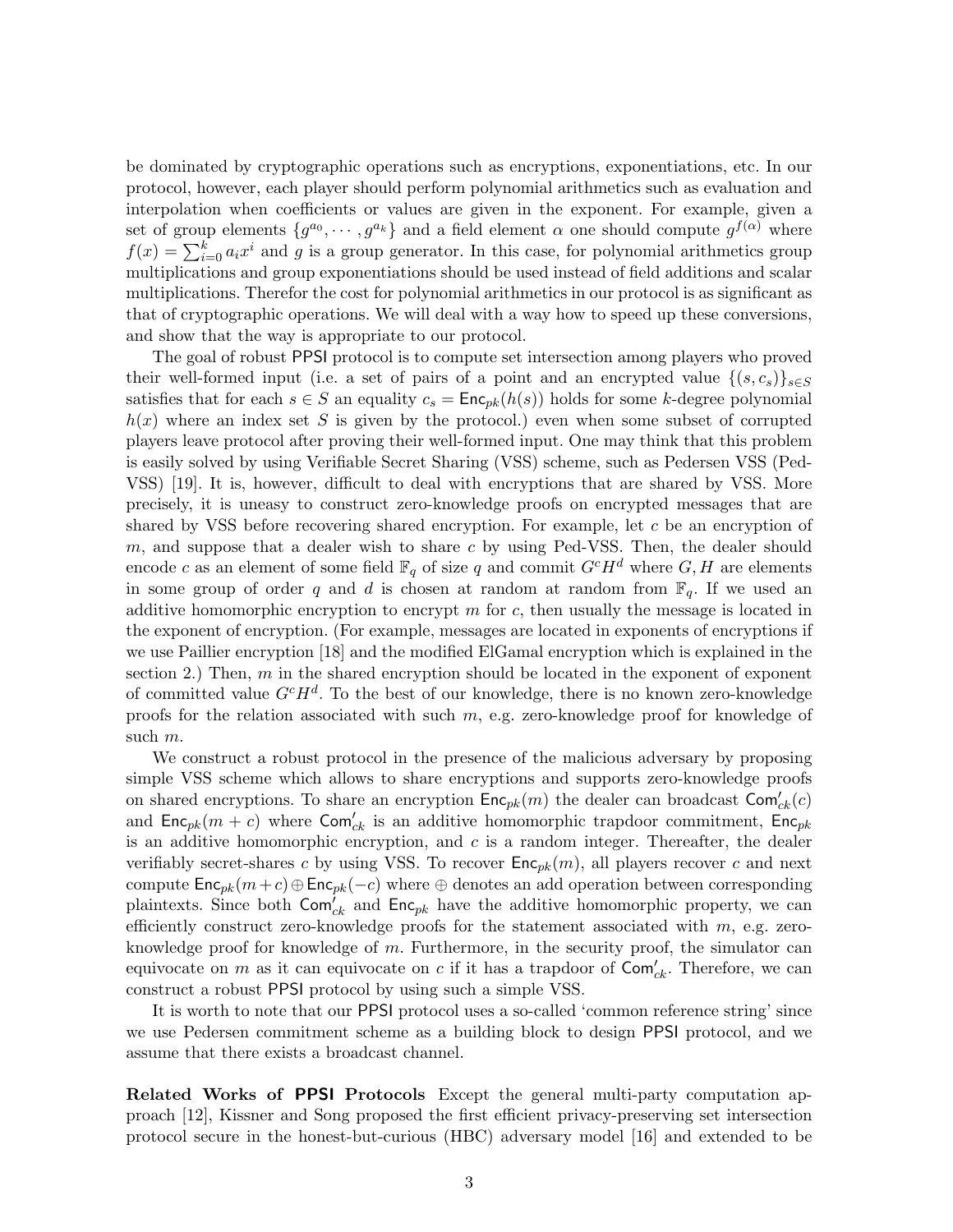secure in the malicious adversary model using general zero-knowledge proof techniques [17]. Sang and Shen [20–22] proposed protocols having better efficiency than [17]. However, they only reduced the complexity in terms of the number of players, and their protocols still keep quadratic complexity in the input size.

In the two-party case of PPSI, there are several notable researches. Freedman, Nissim, and Pinkas proposed the first asymmetric two-party set intersection protocol using oblivious polynomial evaluation [8]. However, their schemes are only secure against malicious client, or secure against malicious server (not both). Dachman-Soled et al. improved security so that proposed a protocol secure against both malicious parities [5]. Hazay and Nissim advanced complexity so that they attains almost linear complexity in the input size [14]. Camenisch and Zaverucha considered the case that no malicious adversaries can choose arbitrary their private inputs [2]. Using an oblivious pseudorandom function, Hazay and Lindell [13] provided two-party protocols which are secure in the standard model against covert parties [1]. Jarecki and Liu [15] improved its security so that secure in the standard model against both malicious parties. Cristofaro and Tsudik [4] presented two-party protocols with linear complexity by extending privacy-preserving information transfer, and they also proposed the authorized set intersection protocol which allows the set intersection only for authorized private set.

Outline We give definitions and tools of cryptography. In Section 3 we propose a new representation, call point representation, to describe private datasets, and possible operations over point representation. We present two protocols, each for different adversary models, so-called Honest-But-Curious adversary and the malicious adversary, in Section 4. In Section 5 we show how to speed up local computations of protocols, and analyze the complexities of the proposed protocol.

# 2 Definitions and Primitives

**Notations** Throughout this paper we will use several notations. Let  $n$  be the number of players participating in the protocol, k be the number of entries in each player,  $\mathbb{Z}_p$  be a finite field with prime p of size  $2\lambda$ ,  $\mathbb{Z}_p[x]$  be a polynomial ring over  $\mathbb{Z}_p$ ,  $\mathbb{Z}_p^d[x]$  be a set of all polynomials of degree at most d in  $\mathbb{Z}_p[x]$ . For a set  $A, a \stackrel{\$}{\leftarrow} A$  denotes a is uniformly chosen at random from A. [a, b] denotes a set  $\{\alpha \in \mathbb{Z} | a \leq \alpha \leq b\}.$ 

Adversary Model In this paper we are interested in the malicious adversary model rather than the Honest-But-Curious (HBC) adversary model, but we present a HBC protocol as an intermediate protocol to obtain a malicious one. In HBC adversary model, the adversary follows protocol's prescribed directions and he can utilize all information obtained during the protocol procedure for purpose to gain other information than the protocol's desired result, set intersection in PPSI protocol. In contrast to HBC adversary model, malicious adversary may corrupted some subset of players less than half and gain full controls over the corrupted players. She may not follow the given prescribed actions of protocol and may behave arbitrarily. We cannot prevent refusing of malicious adversary to participate in the protocol, running the protocol along with arbitrary values as his private input, or prematurely aborting the protocol.

<sup>&</sup>lt;sup>1</sup> We assume that all players have same size private dataset. If each player needs, then he can add dummy inputs having invalid encoding, e.g. elements not in P which is the domain of private data.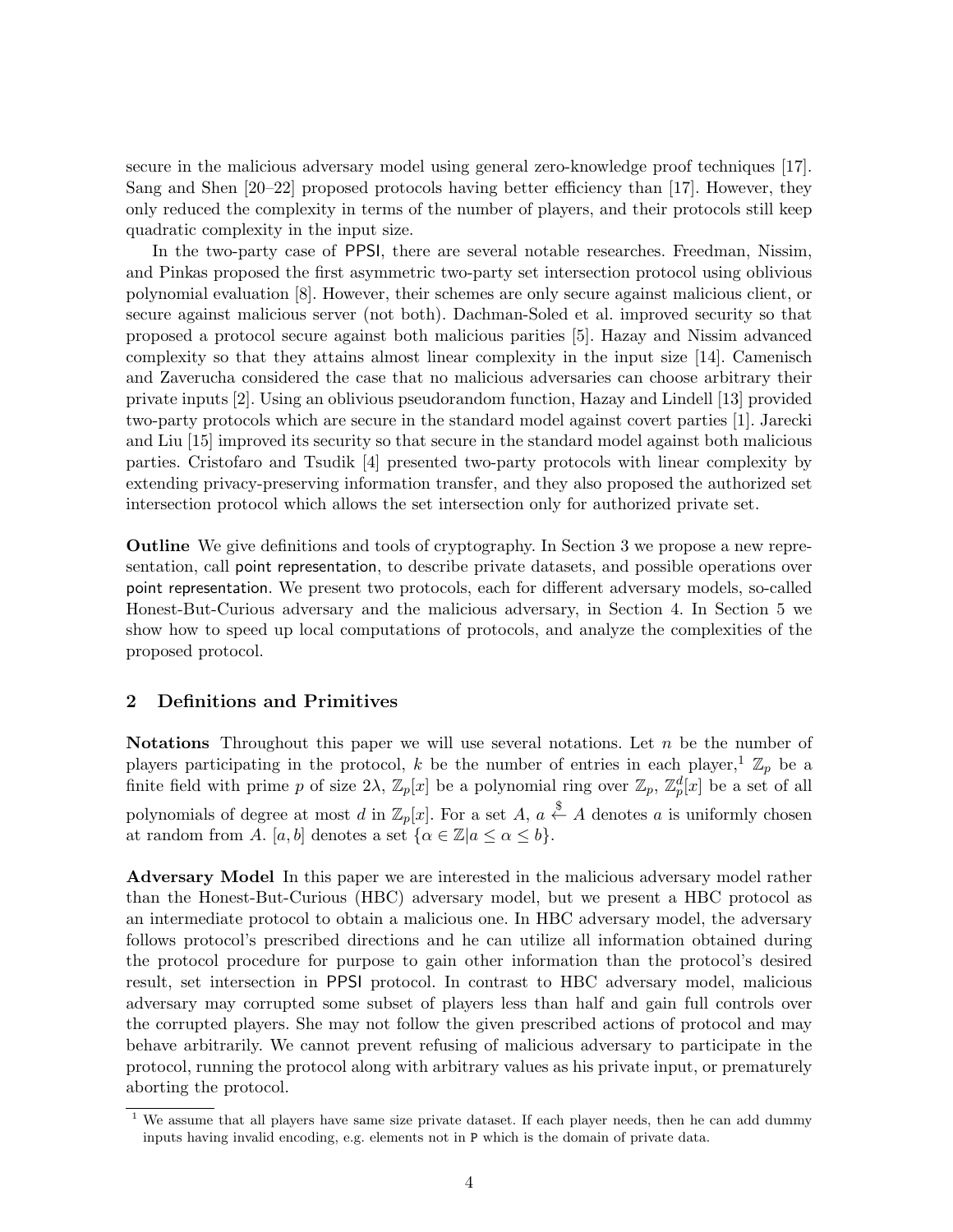Informally, we say an PPSI protocol is secure in the presence of malicious adversary if for any malicious adversary fully controlling a set of colluders in the real world, there exists a probabilistic polynomial running-time algorithm that translates all strategies of a malicious adversary in the real world to the strategies in the the ideal world, and follows in the ideal world. Furthermore, the real execution is computationally indistinguishable from the execution in the ideal world to the malicious adversary. We refer to [11] for the formal definitions for the HBC adversary model and the malicious adversary model.

Additive Homomorphic Encryption Our construction utilizes an additive homomorphic encryption scheme. In particular we describe our protocol by using the modified encryption scheme widely used in the set intersection protocol [8, 2, 5].

The modified ElGamal encryption consists of three algorithms.

• Setup( $\lambda$ ): Group generating algorithm takes the security parameter  $\lambda$  and generates group description  $(\mathbb{G}, g, 1_{\mathbb{G}}, p)$  where g is a generator of a cyclic group  $\mathbb{G}$  of prime order p, and  $1_{\mathbb{G}}$  is the identity element in G. Choose a random integer x from  $\mathbb{Z}_p$  and set  $pk \leftarrow \{g^x\}, sk \leftarrow \{x\}.$ • Enc<sub>pk</sub> $(m;r)$ :  $CT \leftarrow (g^r, pk^r g^m)$ .

• Dec<sub>sk</sub>(CT): Parse CT as  $(C_0, C_1)$  and output  $C_1 \cdot C_0^{-sk}$ .

This modified ElGamal encryption is additively homomorphic on message, and randomness as well:

$$
\mathsf{Enc}_{pk}(m_1;r_1) \oplus \mathsf{Enc}_{pk}(m_2;r_2) = \mathsf{Enc}_{pk}(m_1 + M_2 \bmod p; r_1 + r_2 \bmod p)
$$

where ⊕ operation denotes component-wise group multiplications. To denote additions of several ciphertexts  $CT_i$  for  $i \in [1, \ell],$  we use a notation  $\bigoplus_{i \in [1, \ell]} CT_i$ . A scalar multiplication is also easily allowed by repeatedly computing  $oplus$  operation, that is, given a scalar  $c \in \mathbb{Z}_p$ ,

$$
\underbrace{\mathsf{Enc}_{pk}(m;r) \oplus \cdots \oplus \mathsf{Enc}_{pk}(m;r)}_{c \ times} = \mathsf{Enc}_{pk}(cm \bmod p; cr \bmod p)
$$

For a ciphertext  $CT$  and an integer c we simply denote a scalar multiplication of  $CT$  by c as  $CT^c$ . Since Dec algorithm outputs  $g^m$  instead of the plaintext m, it does not support a complete decryption. However, its the additive homomorphic property still allows to enjoy our PPSI protocol without a complete decryption algorithm. Further, the modified ElGamal encryption allows that ciphertexts can be re-randomize without the secret key.

Distributed Key Generation and Threshold Decryption We use the threshold version of the modified ElGamal encryption for which there exists efficient distributed key generation and the threshold decryption protocols which are secure in the malicious adversary setting. We take the distributed key generation protocol, denoted DKG, from [10]. For the threshold decryption protocol, denoted TDec, we use the protocol of  $[6]$ , amended by the use of a zeroknowledge proof of correctness of partial decryption. We use the distributed version of this zero-knowledge proof which is suitable to the multi-party computation setting, as we explain in Section 4.2. For completeness we note that the proof of correctness of partial decryption is a proof of discrete-logarithm equality, which is actually a simplification of the proof HVZKPK-P we explain in that section.

Verifiable Secret Sharing We use the verifiable secret sharing (VSS) for two reasons, one for distributed zero-knowledge proofs in the section 4.2 and the other for the robustness in the presence of the malicious adversary. Specifically, we use Pedersen VSS (Ped-VSS) [19].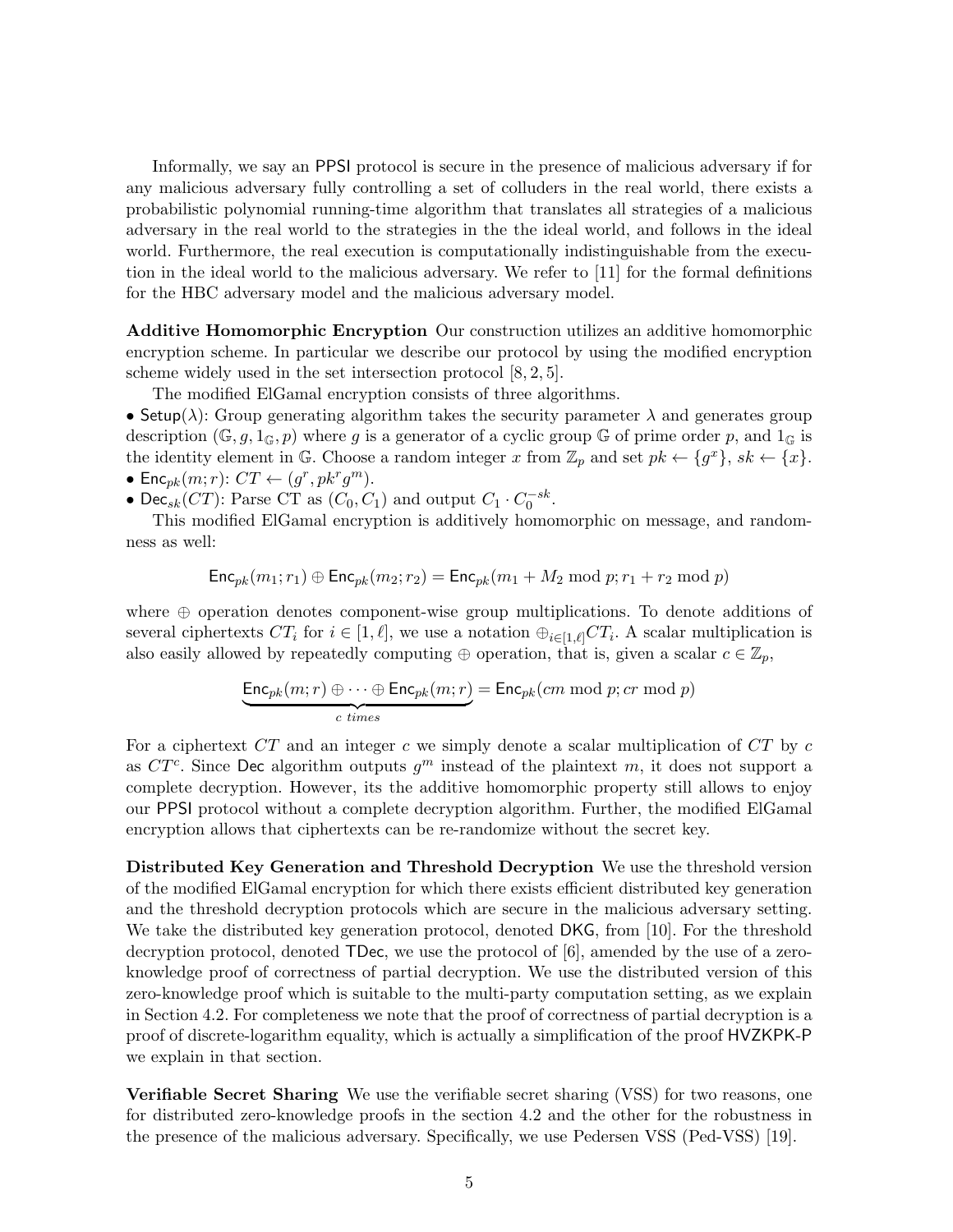#### 3 Representation for Efficient Private Data Manipulation

Let  $X_i \subset \mathbb{Z}_p$  be the set of private inputs of a player  $\mathcal{P}_i$ . We associate the set  $X_i$  with a polynomial  $f_i(x) = \prod_{a_j \in \mathbf{X_i}} (x - a_j)$ , called the private polynomial of  $\mathcal{P}_i$ .

All previous protocol  $[8, 16, 2, 5]$  that use polynomials to encode private datasets utilize the coefficient representation: a set of coefficients of the private polynomial. When we adopt the coefficient representation, a multiplication between two polynomials  $f(x) = \sum_{i=0}^{k} a_i x^i$ and  $g(x) = \sum_{i=0}^{k} b_i x^i$  is given by

$$
f(x) \cdot g(x) = \sum_{\ell=0}^{2k} \sum_{i+j=\ell} a_i b_j x^{\ell}.
$$

This makes the computational complexity be quadratic in k. Furthermore, the zeroknowledge proof proving this computation makes the communication complexity be quadratic in  $k$ , too.

To achieve linear complexity in  $k$ , we propose a new representation for private datasets, called Point Representation (PR).

**Point Representation** Given a set X, and a public index set S of size  $\ell$ , we define PR of X by the result of conversion  $Conv_{\text{StoP}}$  on input X and S where  $Conv_{\text{StoP}}$  is defined as follows: To compute Conv<sub>StoP</sub>, we construct a polynomial f having X as a set of roots, and next we evaluate f at all elements in S as  $\{f(s)\}_{s\in S}$ . Then, the resulting a set of pairs of a point in S and a corresponding value on f,  $\{(s, f(s))\}_{s\in S}$  is PR of X with S. We denote this conversion by

$$
\begin{array}{ccc}\n\text{Conv}_{\text{Stop}}: \mathbb{Z}_p^k \times \mathbb{Z}_p^\ell & \to & \mathbb{Z}_p^{2\ell} \\
(X, S) & \mapsto \{(s, f(s))\}_{s \in S}\n\end{array}
$$

where  $k < \ell$ .

Before considering about the conversion that is a return from PR to a set, let us consider the last format of interactions in our protocol that will be described in the next section. We will use the modified ElGamal encryption which does not support a complete decryption. It causes each participants in the protocol to obtain PR of some polynomial (precisely, the intersection polynomial explained below) in the exponent instead of PR itself at the end of interactions among players in the protocol. In other words,  $\{s, g^{f(s)}\}_{s\in S}$  is given instead PR  ${s, f(s)}_{s \in S}$  for some polynomial  $f(x)$  where g is a generator of some cyclic group. Therefore we need to convert PR into a set when PR is given in the exponent.

Now we explain how to convert into a set from given PR in the exponent  $\{(s, g^{f_s})\}_{s\in S}$ where g is a generator of a cyclic group  $\mathbb{G}$ . We can find  $\{g^{a_i}\}_{i\in[0,\ell-1]}$  by using polynomial interpolation where  $f(x) = \sum_{i=0}^{\ell-1} a_i x^i$  and  $f(s) = f_s$ . Since polynomial interpolation consists of additions and scalar multiplications, we can apply polynomial interpolation even when PR is in the exponent. Then, we make an effort to extract all  $f(x)$ 's roots in  $\mathbb{Z}_p$  such that all roots are in P, where P is a domain of private data and exactly defined below. If we have a set A containing all roots of f, then we can decide whether each element  $a \in A$  is a root of f by evaluating  $g^{f(a)}$ . If  $g^{f(a)} = 1_G$  where  $1_G$  is the identity element of G, then a is a root of f. Otherwise, a is not a root of f. We know that such a set A exists since at least  $\mathbb{Z}_p$  can be A. If we use, however,  $\mathbb{Z}_p$  as A, computing Conv<sub>PtoS</sub> will be very inefficient. (That is, it takes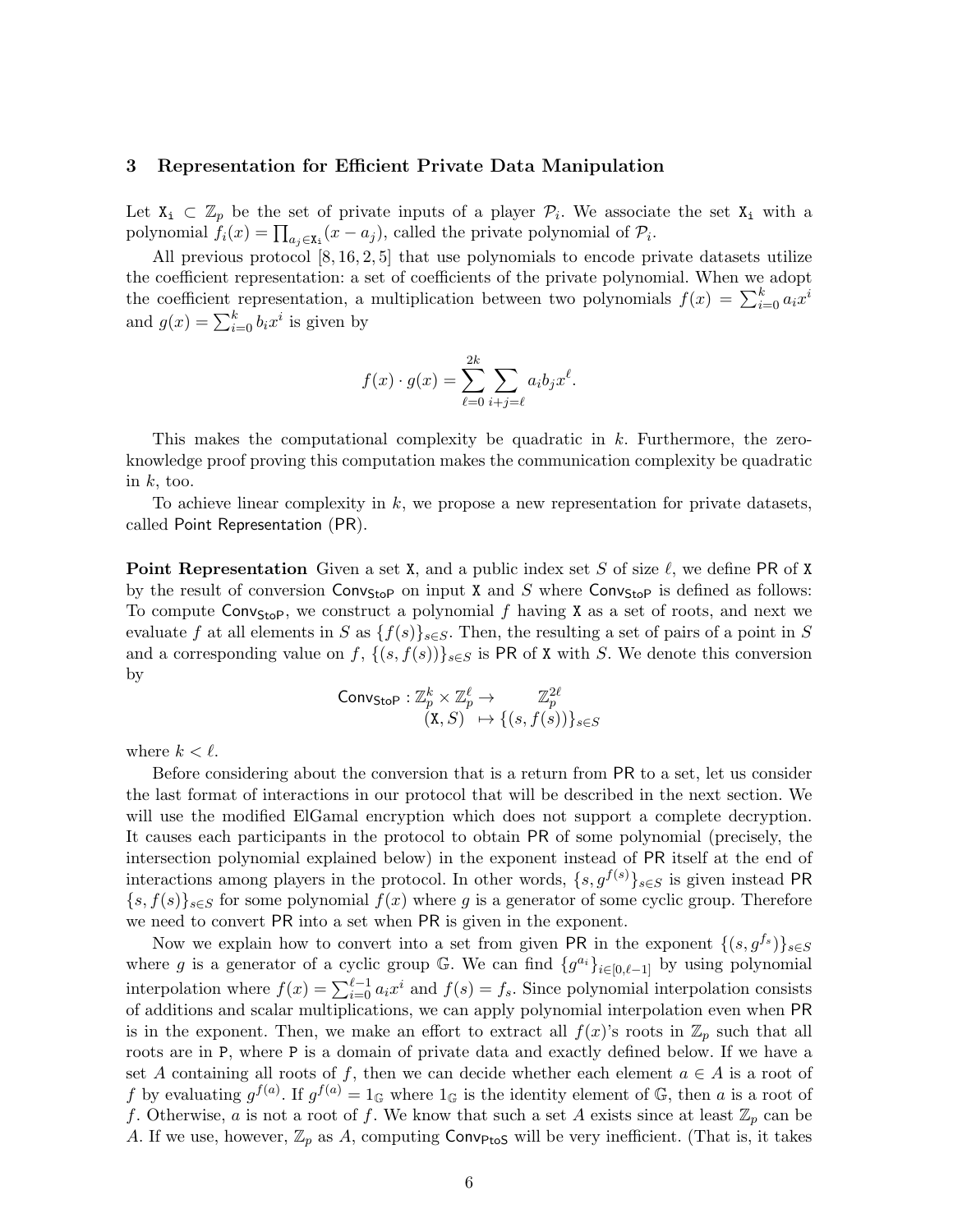exponential time in the security parameter.) In our PPSI protocol we will use a smaller set of size  $k < \ell$  than  $\mathbb{Z}_p$  as A. We denote this conversion by

$$
\begin{array}{ccc}\n\text{Conv}_{\text{PtoS}} : (\mathbb{Z}_p \times \mathbb{G})^{\ell} & \to & \mathbb{Z}_p^{\ell-1} \\
\{(s, g^{f(s)})\}_{s \in S} \mapsto \{x \in \text{P}|f(x) = 0\}\n\end{array}
$$

To reduce a chance that a random element belongs to a private dataset accidentally in the midst of the protocol, private data is restricted to choose from a subset of  $\mathbb{Z}_p$ , denoted by P, which has a special encoding. For instance, we can define P a set of the form  $a||0^{\lambda}$  where  $\lambda$ is the security parameter. We usually set the size of p is equal to  $2\lambda$ , so thus the chance that a random element hits P is negligible in  $\lambda$ .

This restriction of P gives some advantage: Let  $f_i$  be a private polynomial of  $\mathcal{P}_i$  and  $r_i$  be a random polynomial for each *i*. Then, a set of all roots of the polynomial  $\sum_i f_i \cdot r_i$ , called the intersection polynomial, is equal to intersection of  $\mathcal{P}_i$  with overwhelming probability in  $\lambda$ . Lemma 1 prove above and show that  $\sum_i f_i \cdot r_i$  leaks no information except for set intersection.

**Lemma 1** ([16]) Let  $f, h \in \mathbb{Z}_p^{\alpha}[x]$  and  $gcd(f, h) = 1$ , and  $r, s \stackrel{\$}{\leftarrow} \mathbb{Z}_p^{\beta}[x]$  where  $\beta \geq \alpha$ . Then,  $f \cdot r + h \cdot s = \gcd(f, h) \cdot u$  where u uniformly distributes in  $\mathbb{Z}_p^{\alpha+\beta}[x]$ .

Arithmetic Operations on Point Representation If PRs of two k-degree polynomials f and h,  $\{(s, f(s))\}_{s\in S}$  and  $\{(s, h(s))\}_{s\in S}$  respectively, are given, an addition and a multiplication of two polynomials are simply done by  $\{(s, f(s) + h(s))\}_{s \in S}$  and  $\{(s, f(s) \cdot h(s))\}_{s \in S}$ , respectively where  $|S| > 2k+1$ . They require  $|S|$  operations which is linear in degree k. This is our key observation to reduce complexity from quadratic to linear during Online phase. (Online phase contains all processes in the protocol except the local computation for input/output data conversions and distributed key generations.) Moreover, to prove this linear operations, zero-knowledge proof also requires only linear size communications and computations.

Arithmetic Operations on Encrypted Polynomials Let  $\mathsf{Enc}_{pk}(\cdot)$  be an additive homomorphic encryption with a public key  $pk$ , and S be a public index set for PR. When  $f_i$  is the private polynomial of  $\mathcal{P}_i$ , we denote the encryption of PR of  $f_i$  by  $\mathsf{Enc}^S_{pk}(f_i)$  that is a set of pairs  $\{(s, \text{Enc}_{pk}(f_i(s)))\}_{s \in S}$ . We define two operations over encrypted PR:

 $(1)$   $\big|\bigoplus_{i\in[1,n]} \textsf{Enc}^S_{pk}(f_i)\big|$ : Given encrypted PRs  $\{\textsf{Enc}^S_{pk}(f_i)\}_{i\in[1,n]}$ , we can compute the sum of encrypted PRs as  $\{(s,\oplus_{i\in [1,n]}{\sf Enc}_{pk}(f_i(s)))\}_{s\in S}=\{(s,{\sf Enc}_{pk}(\sum_{i\in [1,n]}f_i(s)))\}_{s\in S}$  and denote it by  $\oplus_{i\in [1,n]} {\sf Enc}_{pk}^S(f_i)$ 

(2)  $|h \otimes \mathsf{Enc}_{pk}^S(f)|$ : Given an unencrypted PR  $\{(s,h(s))\}_{s\in S}$  and an encrypted PR  $\mathsf{Enc}_{pk}^S(f)$ , we can compute the product as  $\{(s, \text{Enc}_{pk}(f(s))^{h(s)})\}_{s\in S} = \{(s, \text{Enc}_{pk}(h(s)\cdot f(s)))\}_{s\in S}$  and denote it by  $h \otimes \mathsf{Enc}^S_{pk}(f).$ 

# 4 Application to PPSI Protocols

Point representation is useful to design PPSI protocols. In this section we present two protocols to perform intersection of players' private sets with preserving each player's privacy.

<sup>&</sup>lt;sup>2</sup> The original lemma in [16] states for arbitrary ring satisfying some conditions that  $\mathbb{Z}_p$  satisfies. In this paper we use a field  $\mathbb{Z}_p$ , so we just state the lemma for the case of  $\mathbb{Z}_p$ .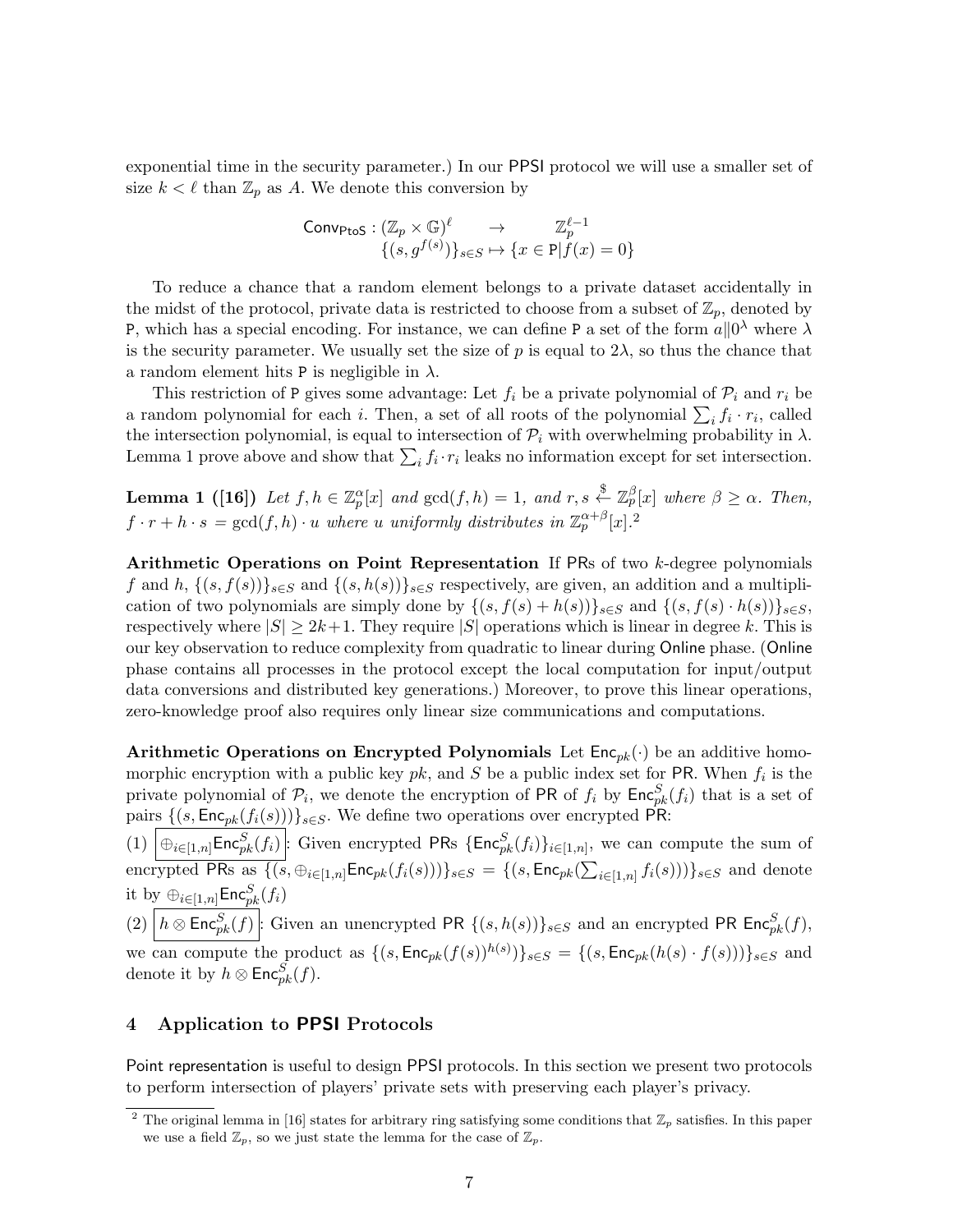Public Parameters: The number of players  $n$ , maximum threshold of corrupted players  $t$  satisfying  $2t + 1 \leq n$ , maximum size of each dataset k, set S of size at least  $2k + 1$ , and descriptions of Enc<sub>pk</sub> (the modified ElGamal), G (a base group), and  $P \subset \mathbb{Z}_p$  (the encoding for private inputs). Private Input of Player  $P_i$ : A set  $X_i$  of k values in P.

(Initialization). All players perform the DKG protocol to generate a public key pk of  $Enc_{nk}$ . Private output of player  $\mathcal{P}_i$  is denoted  $sk_i$ .

(Input Data Conversion). Each player  $P_i$  carries out local computations.

(1). Compute  $\textsf{Conv}_{\textsf{Stop}}(\textbf{X}_i, S) = \{(s, f_i(s))\}_{s \in S}$  and encrypt them to  $\textsf{Enc}^S_{pk}(f_i)$ .

(2). Choose random k-degree polynomials  $\{r_{i\ell}(x) \in \mathbb{Z}_p[x]\}_{\ell \in [1,n]}$ , encode them to  $\{\{r_{i\ell}(s)\}_{s\in S}\}_{\ell \in [1,n]}$ .

(Online phase). Each player  $\mathcal{P}_i$  carries out computing an encryption of the intersection polynomial  $I(x)$  =  $\sum_{i,\ell\in[1,n]} r_{i\ell} f_{\ell}$ , and then performs the threshold decryption protocol.

- (1). Send  $\mathsf{Enc}_{pk}^S(f_i)$  to all players.
- (2). For each  $\ell \in [1, n]$ , compute  $C_{i\ell} = r_{i\ell} \otimes \text{Enc}_{pk}^S(f_{\ell})$  and broadcast them to all players.
- (3). Compute  $C = \bigoplus_{i,\ell} C_{i\ell} = \{ (s, \text{Enc}_{pk}(\sum_{i,\ell \in [1,n]} r_{i\ell} f_{\ell}(s))) \}_{s \in S}$ .
- (4). Perform the threshold decryption protocol  $\overline{\text{TDec}}$  on each ciphertext in C to obtain a set of values  $\{(s,g^{I(s)})\}_{s\in S}.$

(Output Data Conversion). Each player  $\mathcal{P}_i$  computes Conv<sub>PtoS</sub>({(s, g<sup>I(s)</sup>)}<sub>s∈S</sub>).

Fig. 1. PPSI-HBC protocol against HBC adversary

#### 4.1 Construction in HBC Adversary Model

We give a PPSI-HBC protocol secure against HBC adversary in the figure 1.

Look into Output Data Conversion: After finishing Online phase each player  $\mathcal{P}_i$  has  $\{(s,g^{I(s)})\}_{s\in S}$ where  $I(x)$  is the intersection polynomial of degree 2k. Converted should output all roots in  $I(x)$  which are contained in P. Therefore, to extract all roots of  $I(x)$  which are contained P, first  $\mathcal{P}_i$  performs polynomial interpolation to recover  $\{g^{a_i}\}_{i\in[0,2k]}$  where  $I(x) = \sum_{i\in[0,2k]} a_i x^i$ , second he carries out multiple evaluations  $g^{I(\alpha)}$  at all elements  $\alpha \in \mathbf{X_i}$ , and then concludes for  $\forall \alpha \in \mathbf{X_i}$ ,

$$
\alpha \in \begin{cases} \bigcap_{j \in [1,n]} \mathbf{X}_j & \text{if } g^{I(\alpha)} = 1_{\mathbb{G}} \\ (\bigcap_{j \in [1,n]} \mathbf{X}_j)^c & \text{otherwise} \end{cases}
$$

Correctness: Lemma 1 says  $I(x) = \sum_{i,\ell \in [1,n]} r_{i\ell} \cdot f_{\ell}$  is equal to  $gcd(f_1, \dots, f_n) \cdot u$  for some random polynomial  $u(x)$ . Each root of u will be included in P with only negligible probability in  $\lambda$ , and hence a set of all roots of  $I(x)$  that are contained in P is equal to  $\bigcap_{j\in[1,n]}X_j$  with overwhelming probability in  $\lambda$ . Since  $\bigcap_{j\in[1,n]}X_j\subset X_i$  for  $\forall i$ , each player  $\mathcal{P}_i$  can find set intersection in Output Data Conversion phase with overwhelming probability in  $\lambda$ .

Security: As we use a semantically secure encryption  $Enc_{pk}$  and all private inputs are encrypted by  $Enc_{pk}$ , no player can obtain non-trivial information about other player's private inputs during the protocol PPSI-HBC with non-negligible probability. The intersection polynomial  $\sum_{i,\ell\in[1,n]} r_{i\ell} \cdot f_\ell$  leaks no information except for set intersection. This comes from Lemma 1 and the fact that for  $\forall \ell, \sum_{i\in [1,n]} r_{i\ell}$  is indistinguishable from a random polynomial in  $\mathbb{Z}_p^k[x]$  in the point of view of a coalition of HBC adversaries less than n. Therefore no HBC adversary can obtain any other information than the intersection with more than negligible probability.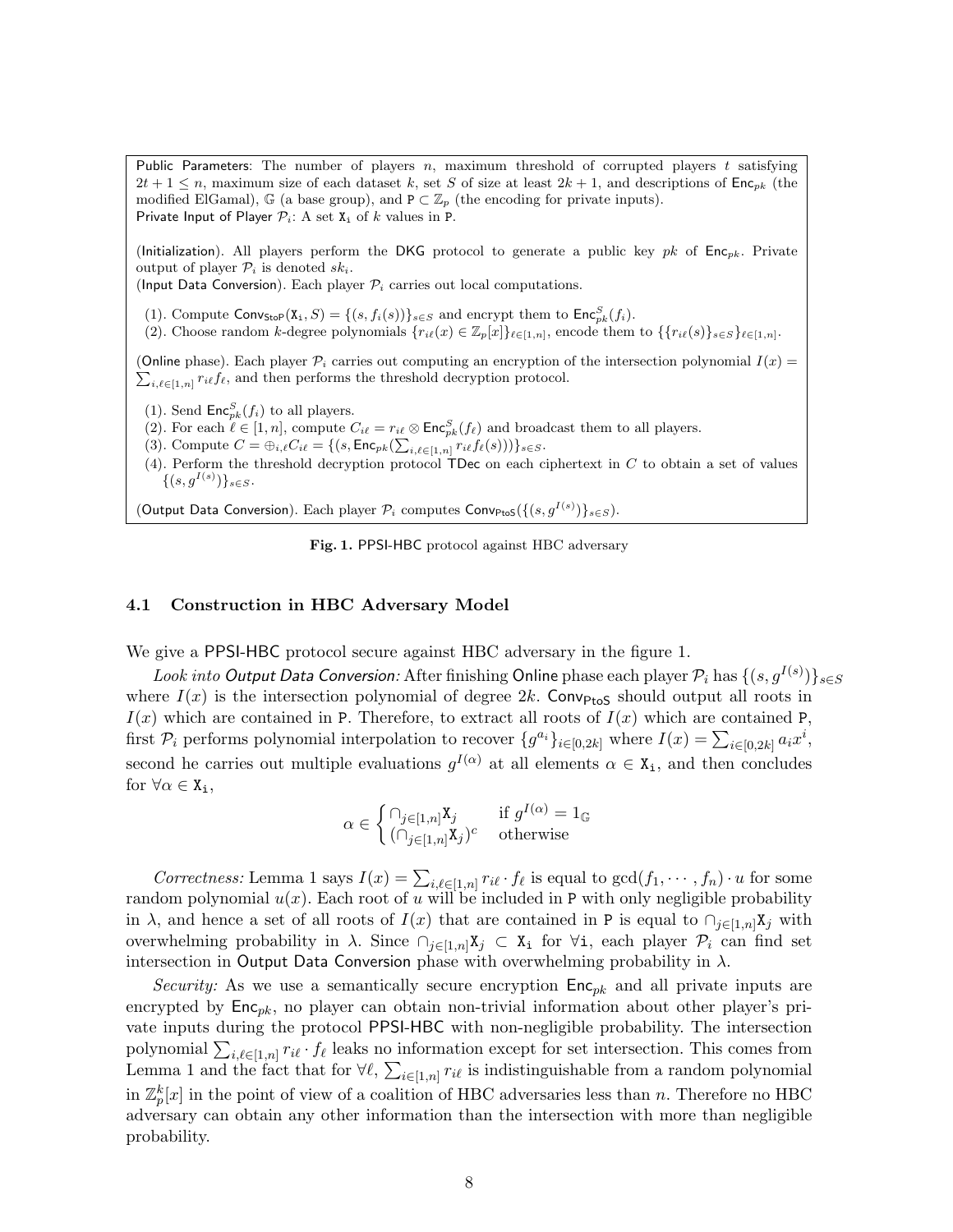#### 4.2 Distributed Zero-Knowledge Proofs

To adapt PPSI-HBC protocol in HBC model to the malicious adversary model we need zeroknowledge proofs for the following statements involving polynomials encrypted by an additive homomorphic encryption  $Enc_{pk}$ :

- P[Enc ${}_{pk}^S(f_1)$ , Enc ${}_{pk}^S(f_2)$ , Enc ${}_{pk}^S(f_3)$ ] holds if Enc ${}_{pk}^S(f_3) = f_1 \otimes \text{Enc}_{pk}^S(f_2)$ .
- D[Enc ${}_{pk}^{S}(f)$ ] holds if  $f \in \mathbb{Z}_{p}^{k}[x]$ .

• DO[ $\text{Com}_{ck}(\text{Enc}^S_{pk}(f))]$  holds if  $f \in \mathbb{Z}_p^k[x]$  and  $f(1) = 1$  (i.e.  $f \neq 0$ )

where  $\textsf{Com}_{ck}(\textsf{Enc}^S_{pk}(f))$  is a commitment to an encrypted polynomial  $\textsf{Enc}^S_{pk}(f)$  defined as follows:

$$
\mathsf{Com}_{ck}(\mathsf{Enc}_{pk}^S(f)) = \{ (s, \mathsf{Com}_{ck}'(c_s), \mathsf{Enc}_{pk}(f(s) + c_s)) \}_{s \in S} \text{ for } c_s \stackrel{\$}{\leftarrow} \mathbb{Z}_p
$$

where  $\mathsf{Com}'_{ck}$  is a trapdoor commitment,  $ck$  is public parameter of  $\mathsf{Com}_{ck}$ , and  $c_s$  is a random integer. We would use Pedersen commitment scheme [19] as  $\mathsf{Com}'_{ck}$  in this paper. To open committed encryption, for  $\forall s \in S$  open  $c_s$ , then the receiver can recover  $\mathsf{Enc}^S_{pk}(f)$  by computing  $\mathsf{Enc}_{pk}(f(s) + c_s) \oplus \mathsf{Enc}_{pk}(-c_s; 0)$ . If  $\mathsf{Com}'_{ck}$  is perfectly hiding, then  $\mathsf{Com}'_{ck}$  also perfectly hides an encrypted polynomial, and if  $\textsf{Com}'_{ck}$  is computationally binding, then Com is, too.<sup>3</sup> Moreover, if Com' is an additive homomorphic commitment, then Com is, too as  $\mathsf{Enc}_{pk}$  is an additive homomorphic encryption.

For each statement we construct a so-called sigma protocol, i.e. a 3-round public-coin interactive proof with special honest-verifier zero-knowledge and special strong soundness. We denote these sigma protocols as, respectively, HVZKPK-P, HVZKPK-D, HVZKPK-DO. We relegate the descriptions of these sigma protocols to Appendix A since these proof systems are simple extensions of well-known sigma protocols for proving knowledge of discrete logarithms, representations, and arithmetic relations between these representations. For example the sigma protocol for HVZKPK-P[Enc<sub>pk</sub> $(f_1)$ , Enc<sub>pk</sub> $(f_2)$ , Enc<sub>pk</sub> $(f_3)$ ] is a conjunction of |S| instances, one for each  $s \in S$ , of a sigma protocol for proving knowledge of plaintexts  $f_1(s), f_2(s), f_3(s)$  encrypted in  $\mathsf{Enc}_{pk}(f_1(s))$ ,  $\mathsf{Enc}_{pk}(f_2(s))$ ,  $\mathsf{Enc}_{pk}(f_3(s))$ , which satisfy relation  $f_1(s) \cdot f_2(s)$  is equal to  $f_3(s)$  as an element in  $\mathbb{Z}_p$ , the plaintext domain.

We use a generic conversion from a sigma protocol to a 'distributed zero-knowledge proof' protocol for the same statement: First, the prover broadcasts the initial message of the sigma protocol. Then the challenge is generated by a distributed coin-toss, i.e. each player in parallel verifiably secret-shares a random value in  $\mathbb{Z}_p$ , each sharing is then reconstructed in parallel, and the challenge is the sum of the shared values. (Moreover, using the VSS of Pedersen [19] homomorphic on  $\mathbb{Z}_p$  one can first add all the VSS instances and reconstruct the result.) Finally, the prover broadcasts its response to this challenge, and each player verifies the proof. We denote the distributed proofs for the above statements as D-ZKPK-P, D-ZKPK-D, D-ZKPK-DO. It is easy to see that the distributed proof protocol has an efficient straight-line simulator (the simulator who controls more players than the half of protocol participants can steer the distributed coin-toss to hit a random challenge of its choice, and therefore it can use the special HVZK simulation of the underlying sigma protocol) and an efficient extraction of adversary's witnesses (the simulator can run a second execution on the side which produces different challenges then the main execution path, and sigma protocol guarantees witness extraction from successful responses to two different challenges).

<sup>&</sup>lt;sup>3</sup> Com<sub>ck</sub> does not hide the randomness used in  $Enc_{pk}$ , but, the randomness does contain no information about f. Therefore,  $\mathsf{Com}_{ck}$  perfectly hides f and we need only this property.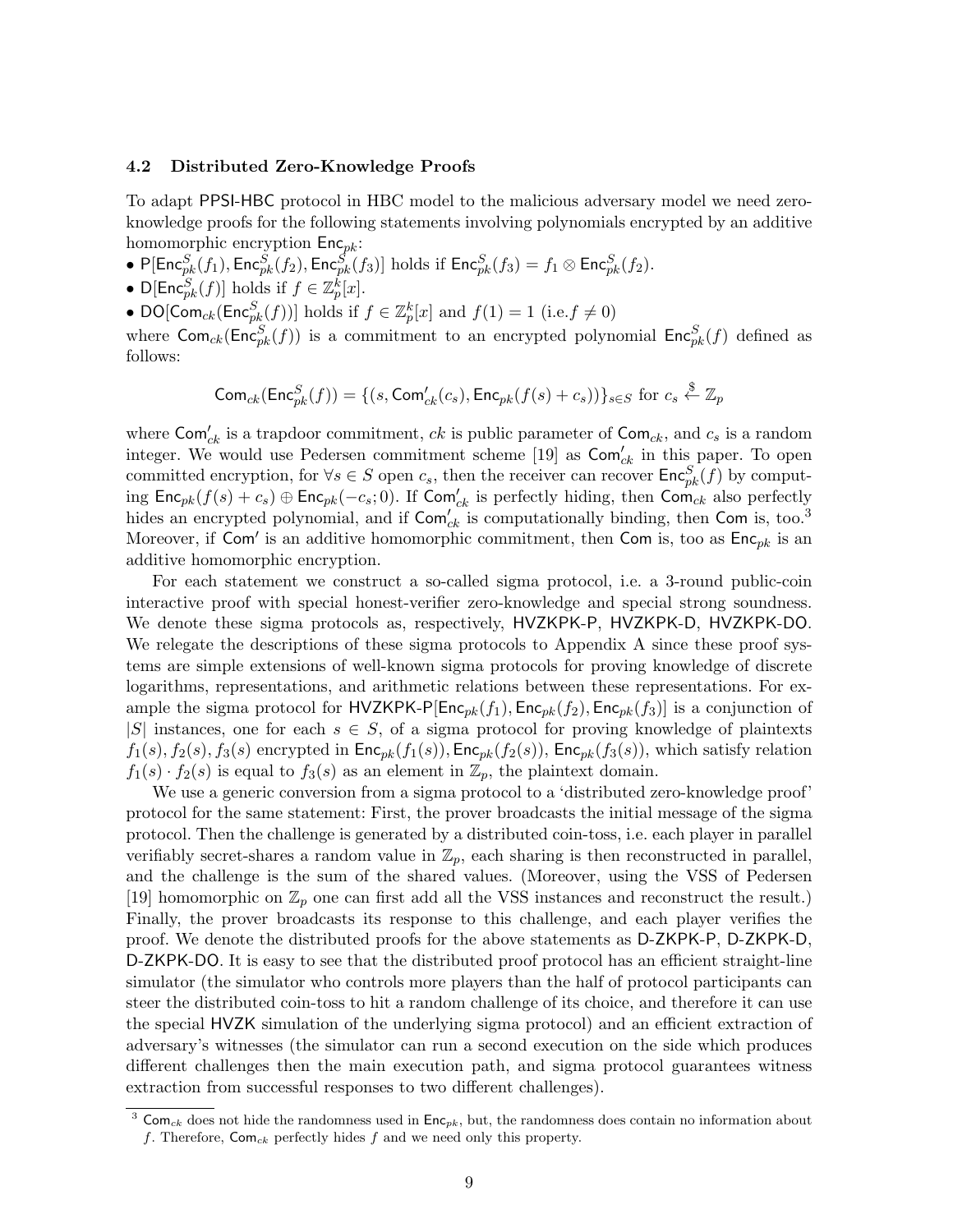#### 4.3 Construction in Malicious Adversary Model

We give a protocol PPSI-MAL securely computing multi-party set intersection in the presence of malicious adversary in the figure 2. PPSI-MAL is based on PPSI-HBC presented in Section 4, with the following essential changes made: We add distributed protocols for zero-knowledge proofs of statements  $\mathsf{DO}[\mathsf{Com}_{ck}(\mathsf{Enc}^S_{pk}(f_i))],\mathsf{D}[\mathsf{Enc}^S_{pk}(r_{i\ell})],$  and  $\mathsf{P}[\mathsf{Enc}^S_{pk}(r_{i\ell}),\mathsf{Enc}^S_{pk}(f_\ell),\mathsf{Enc}^S_{pk}(r_{i\ell}\cdot) ]$  $f_{\ell})$ , we rely on the fact that the distributed key generation and the threshold decryption protocols DKG and TDec of [10, 6] are secure in the malicious model, and furthermore, to prevent players from setting their private polynomials to zero polynomials, we add a constraint that every private polynomial must pass point  $(1,1)$ . Namely, every player  $\mathcal{P}_i$ , given its private set  $X_i$ , constructs its private polynomial as

$$
f_i(x) = \left(\prod_{a_t \in \mathbf{X_i}} (x - a_t)(1 - a_t)^{-1}\right)
$$

It is easy to see that  $f_i(1) = 1$ . Since the zero-knowledge proofs of DO[Enc<sub>pk</sub>( $f_i$ )] ensures that  $f_i(1) = 1$  (and that the degree of  $f_i$  is at most k), it follows that  $f_i$  cannot be equal a zero polynomial.

Furthermore, PPSI-MAL has the robust property. That is, even if corrupted players behave maliciously, our protocol outputs set intersection among players who proved that their input data is well-formed ( $\textsf{DO}[\textsf{Com}_{ck}(\textsf{Enc}_{pk}^S(f_i))])$ ). Each player makes an encrypted private polynomial and next verifiably secret-shares his encrypted private polynomial, and then proves shared encryption is well-formed, i.e., runs  $\textsf{DO}[\textsf{Com}_{ck}(\textsf{Enc}_{pk}^S(f_i))]$ . More precisely, to share an encrypted polynomial  $Enc_{pk}^{S}(f_i)$  for private polynomial  $f_i$  of player  $\mathcal{P}_i$ ,  $\mathcal{P}_i$  commits to  $\mathsf{Com}_{ck}(\mathsf{Enc}^S_{pk}(f)) = \{ (s, \mathsf{Com}_{ck}'(c_s), \mathsf{Enc}_{pk}(f(s) + c_s; r_s)) \}_{s \in S}$ , and verifiably secret-share  ${c_s}_{s\in S}$  by using Ped-VSS. Then, zero-knowledge proofs for the statement that f is wellformed can be easily done by D-ZKPK-DO[ $\mathsf{Com}_{ck}(\mathsf{Enc}^S_{pk}(f))]$ . If a corrupted player  $\mathcal{P}_i$  leaves after passing D-ZKPK-DO[Com<sub>ck</sub>(Enc<sub>pk</sub>(f<sub>i</sub>))], then remaining players can recover  $\mathsf{Enc}_{pk}^S(f_i)$  by recovering  ${c_s}_{s\in S}$  and then computing  ${Enc}_{pk}(f(s) + c_s; r_s) \oplus Enc_{pk}(-c_s; 0)$ <sub>s∈S</sub>. Therefore our protocol is robust against corrupted players' leaving.

Correctness: Since  $\textsf{Enc}_{pk}^S(\sum_{i \in R, \ell \in M} r_{i\ell} \cdot f_{\ell}) = \{(s, \textsf{Enc}_{pk}(\sum_{i \in R, \ell \in M} (r_{i\ell} \cdot f_{\ell})(s)))\}_{s \in S}$  and  $|S|$  is larger than degree of polynomial  $2k$ , it is an encryption of valid PR of a polynomial  $\sum_{i\in R,\ell\in M} r_{i\ell} \cdot f_{\ell}$ . M is a set of indices of all players being proved their well-formed input and  $\hat{R}$  is a set of indices of all players being passed all zero-knowledge proofs protocols. For  $\forall \ell \in M$ ,  $\sum_{i \in R} r_{i\ell}$  is a random polynomial in the view of corrupted players since we assume that honest players are majority, and hence by Lemma 1  $\sum_{i \in R, \ell \in M} r_{i\ell} \cdot f_{\ell}$  is the intersection polynomial of all players  $\mathcal{P}_i$  such that  $i \in M$ .

Security: The following theorem proves PPSI-MAL protocol is secure in the presence of the malicious adversary when we assume the majority of honest players.

**Theorem 1** (Security of PPSI-MAL) If  $Enc_{pk}$  is semantically secure additive homomorphic encryption, protocol PPSI-MAL is a secure computation protocol for computing the PPSI functionality in the presence of any coalition C of t corrupt players such that  $2t + 1 \leq n$ . Specifically, for any arbitrarily malicious adversarial algorithm A controlling players in C, there exists an efficient simulator S such that for any set of inputs  $\{X_i\}_{i\in\mathcal{C}}$  to the honest players, the outputs of adversary A and of the honest players interacting in the PPSI-MAL protocol are computationally indistinguishable from the outputs of  $S$  and of the honest players in the ideal world interacting with the ideal PPSI functionality f<sub>PPSI</sub>.

We relegate the proof of Theorem 2 to Appendix B.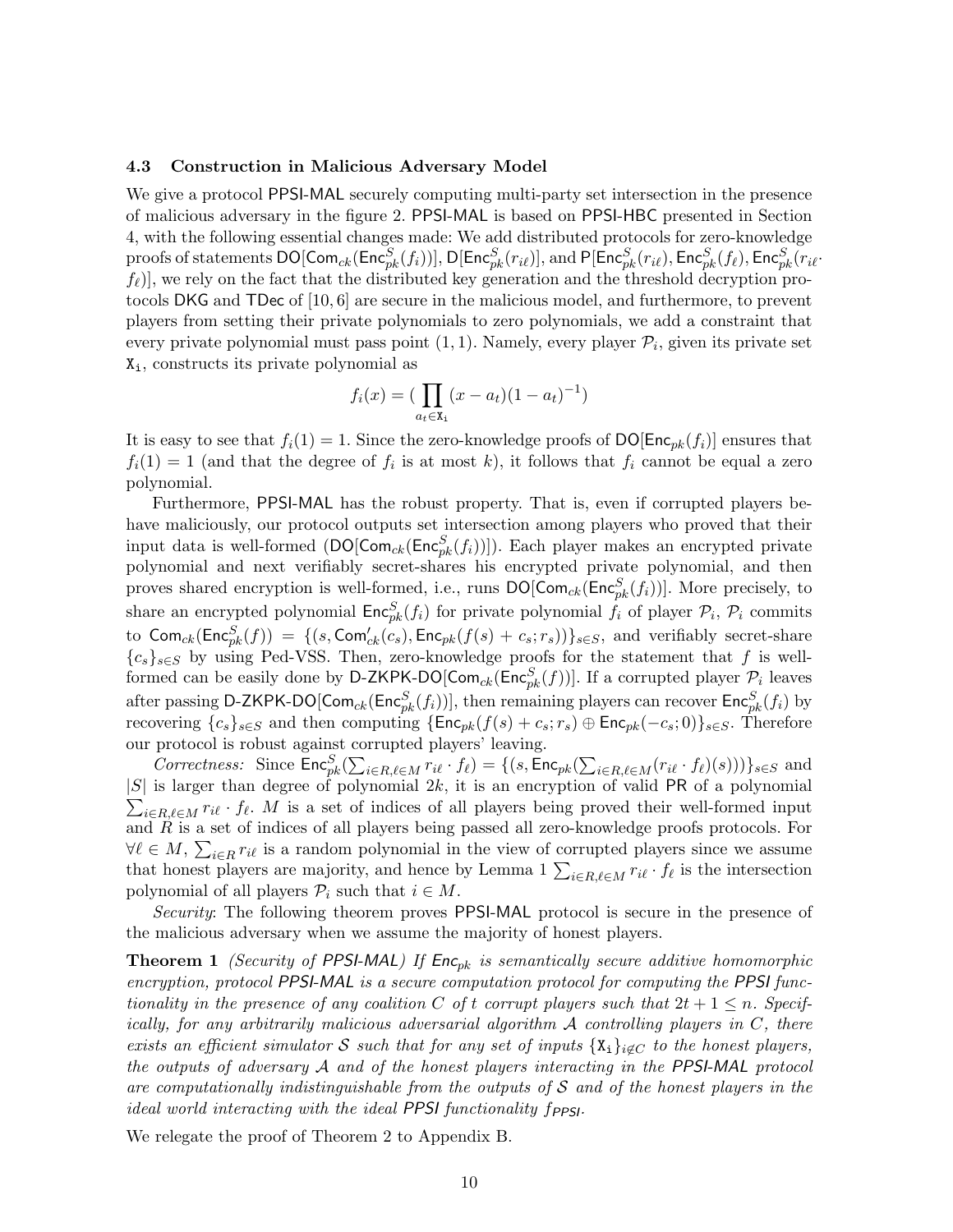Public Parameters: The number of players  $n$ , maximum threshold of corrupted players  $t$  satisfying  $2t + 1 \leq n$ , maximum size of each dataset k, set S of size at least  $2k + 1$ , and descriptions of Enc<sub>pk</sub> (the modified ElGamal),  $\mathbb{G}$  (a base group),  $\mathsf{Com}_{ck}$  (commitment scheme using Pedersen commitment scheme), and  $P \subset \mathbb{Z}_p$  (the encoding for private inputs).

Private Input of Player  $P_i$ : A set  $X_i$  of k values in P.

(Initialization). All players perform the DKG protocol to generate a public key pk of  $Enc_{pk}$ . Private output of player  $\mathcal{P}_i$  is denoted  $sk_i$ .

(Input Data Conversion). Each  $\mathcal{P}_i$  performs the following local computations:

- (1). Compute  $\text{Conv}_{\text{Stop}}(\mathbf{X}_i, S) = \{(s, f_i(s))\}_{s \in S}$  for private polynomial  $f_i(x) = (\prod_{a_t \in \mathbf{X}_i} (x a_t)(1 a_t)^{-1}),$ and encrypt them to  $\mathsf{Enc}_{pk}^S(f_i)$ .
- (2). Choose *n* random polynomials in  $\mathbb{Z}_p^k[x]$ ,  $\{r_{i\ell}(x)\}_{\ell \in [1,n]}$  and encrypt them to  $\{\mathsf{Enc}_{pk}^S(r_{i\ell})\}_{\ell \in [1,n]}$ .

(Online phase). Each player  $\mathcal{P}_i$  computes an encryption of the intersection polynomial  $I(x) = \sum_{i \in R, \ell \in M} r_{i\ell}$ .  $f_{\ell}$ , where M is a set of indices of players proving their well-formed input (that is, verifiably secret-share their input and pass the proof  $D-ZKPK-DO$ , and R is a set of index of players passing all zero-knowledge proofs protocols. Next,  $\mathcal{P}_i$  decrypts it via threshold decryption protocol together with other players:

- (1). Set  $M = [1, n]$  and  $R = [1, n]$ , commit to  $\mathsf{Enc}_{pk}^S(f_i)$  to all players, (that is, send  $\mathsf{Com}_{ck}(\mathsf{Enc}_{pk}^S(f_i)) =$  $\{(s, \textsf{Com}'_{ck}(c_{is}), \textsf{Enc}_{pk}(f_i(s)+c_{is}))\}_{s\in S}$ , and verifiably secret-share  $\{c_{is}\}_{s\in S}$ . If player  $\mathcal{P}_j$  fails verifiable secret-sharing of his input, then set  $M := M \setminus \{j\}$  and  $R := R \setminus \{j\}.$
- (2). Play the prover part in proof protocol D-ZKPK-DO[Com<sub>ck</sub>(Enc<sub>pk</sub> $(f_i)$ )] and the verifier part in D-ZKPK-DO[Com<sub>ck</sub>(Enc<sup>S</sup><sub>pk</sub>(f<sub>j</sub>))] for  $j \in M \setminus \{i\}$ . All n instances of this distributed proof protocol proceed in parallel. If player  $\mathcal{P}_j$  fails to pass D-ZKPK-DO[Com<sub>ck</sub>( $\mathsf{Enc}_{pk}^S(f_j)$ )], then set  $M := M \setminus \{j\}$ and  $R := R \setminus \{j\}.$
- (3). Each  $\mathsf{Enc}^S_{pk}(f_j)$  for  $j \in M$  is computed by recovering shared values  $\{c_{js}\}_{s \in S}$ .
- (4). Compute  $\{C_{i\ell} = r_{i\ell} \otimes \text{Enc}_{pk}(f_{\ell})\}_{\ell \in M}$  and broadcast them together with  $\{\text{Enc}_{pk}(r_{i\ell})\}_{\ell \in M}$  to all players.
- (5). Run D-ZKPK-D[ $Enc_{pk}^{S}(r_{i\ell})$ ] and D-ZKPK-P[ $Enc_{pk}^{S}(r_{i\ell})$ ,  $Enc_{pk}^{S}(f_{\ell})$ ,  $C_{i\ell}$ ] protocols as the prover for  $\ell \in$ M, and also play the verifier part in D-ZKPK-D[ $\textsf{Enc}_{pk}^S(r_{j\ell})$ ] and D-ZKPK-P[ $\textsf{Enc}_{pk}^S(r_{j\ell})$ ,  $\textsf{Enc}_{pk}^S(f_\ell), C_{j\ell}$ ] protocols for  $j \in M \setminus \{i\}, \ell \in M$ . All n instances of this distributed proof protocol proceed in parallel. If player  $\mathcal{P}_j$  fails to pass <code>D-ZKPK-D[Enc ${}_{pk}^S(r_{j\ell})]$ </code> or <code>D-ZKPK-P[Enc ${}_{pk}^S(r_{j\ell}),$  Enc ${}_{pk}^S(f_\ell),C_{j\ell}],$  then set  $R:=$ </code>  $R \setminus \{j\}.$
- (6). Compute  $C = \bigoplus_{i \in R, \ell \in M} C_{i\ell} = \mathsf{Enc}^S_{pk}(\sum_{i \in R, \ell \in M} r_{i\ell} \cdot f_{\ell}).$
- (7). Participate in  $|S|$  parallel instances of the threshold decryption protocol TDec, using its private input sk<sub>i</sub>, on each ciphertext in C, to obtain the set of values  $\{(s, g^{I(s)})\}_{s\in S}$ .

(Output Data Conversion). Each player  $\mathcal{P}_i$  compute Conv<sub>PtoS</sub>({(s, g<sup>I(s)</sup>)}<sub>s∈S</sub>).

## 5 Refinement for Efficiency's Sake

We use notations exp and mul to respectively denote the number of exponentiations and multiplications in G. In PPSI-MAL protocol except Input/Output Data Conversion phases, each player is required to perform DKG, TDec, verifiable secret-sharings, the distributed zeroknowledge proofs, and multiplications/additions of encrypted polynomials. Almost operations are dominated by the distributed zero-knowledge proofs that require  $O(n^2 + nk)$  exp.  $(O(n)$ exp for DKG,  $O(nk)$  exp for TDec,  $O(nk)$  exp for verifiable secret-sharings and recovering,  $O(nk)$  exp for multiplications of n number of k-degree encrypted polynomials.) Each player also computes  $O(n^2k)$  mul in the step (6) for additions of  $n^2$  number of 2k-degree encrypted polynomials. If we assume that  $O(1)$  exp is equal to  $O(\lambda)$  mul, then the overall computational costs except Input/Output Data Conversion phases is  $O(n^2\lambda + (n\lambda + n^2)k)$  mul.

Fig. 2. PPSI-MAL protocol against the malicious adversary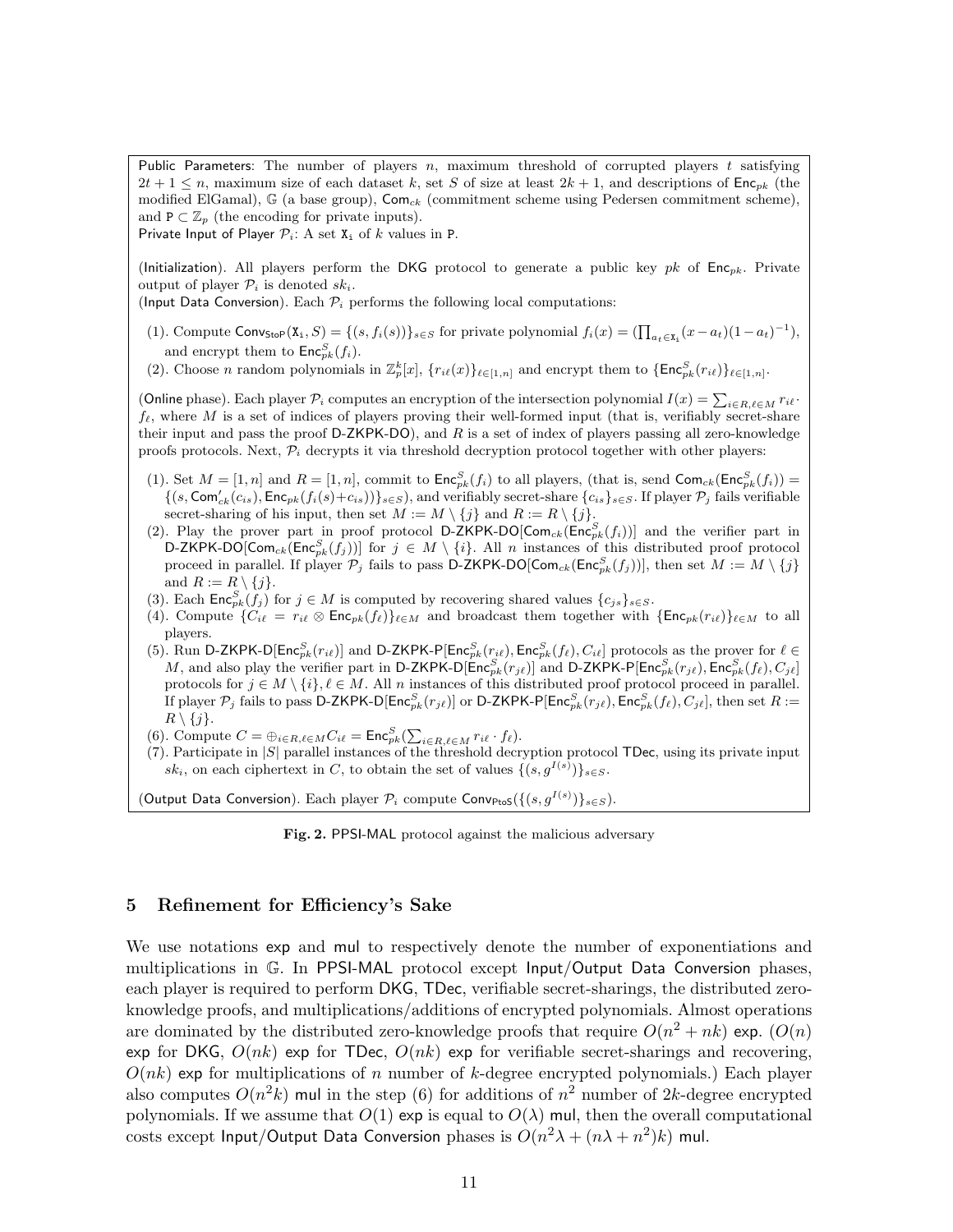For local computations in PPSI-MAL, each player performs  $O(nk^2)$  multiplications in  $\mathbb{Z}_p$ for conversions and  $O(nk)$  exp for encryptions in Input Data Conversion phase, and  $O(k^2)$  exp for conversions in Output Data Conversion phase. For Input/Output Data Conversion phases we need to calculate polynomial interpolation, and we need to evaluate polynomial at multiple points, such that both computation require quadratic operations in degree of a polynomial. The one of the best known algorithm to perform polynomial interpolation or evaluation is using the Fast Fourier Transform (FFT) such that polynomial interpolation/evaluation using FFT require  $O(k(\log k)^2)$  field operations for k-degree of polynomial. We refer to [24, 25] for details. We note that FFT can be applied to polynomials even when values or coefficients of polynomials are in the exponent since FFT uses only scalar multiplications and additions. Similarly, polynomial evaluation at multiple points or polynomial interpolation using FFT can be also applied to polynomials even when polynomial coefficient or values are in the exponent. Therefore we can utilize FFT in Output Data Conversion phase.

In fact, to utilize FFT we need a restriction for  $\mathbb{Z}_p$  such that  $\mathbb{Z}_p$  has a primitive  $2^m$ -th root of unity where  $2^m$  is larger than  $2k$ . The existence of a primitive  $2^m$ -th root of unity in  $\mathbb{Z}_p$  is equivalent to  $2^m|p-1$ . If we take  $p=2^m\cdot r+1$  for a random r and perform a primality test until obtaining a prime, we will get such a prime in  $O(\log p)$  trials. (That is, the running time to generate an prime p appropriate to FFT is linear in the security parameter,  $O(\lambda)$ .) Hence r must be at least  $O(\log p)$ , which means that  $m < \log p - \log \log p$ . It does not restrict our protocol's parameters since  $p$  is much larger than  $2k$ . The security of ElGamal encryption does not depend on the specific prime p. Lower bound of generic attacks to the decisional Diffie-Hellman problem whose hardness is equivalent to the semantic security of ElGamal encryption is independent of a format of  $p$  [23]. If we use an elliptic curve group, then there is not known non-generic attack to the decisional Diffie-Hellman problem. Therefore we can assume that the modified ElGamal encryption is still semantically secure when we are working on  $\mathbb{Z}_p$  supporting FFT.

Remark. The most expensive operations in Input/Output Data Conversion are polynomial arithmetics when values are given in the exponent. If we use Paillier encryption [18] instead of the modified ElGamal encryption as an additive homomorphic encryption, then we do know need these expensive polynomial arithmetics for the case of values being in the exponent since Paillier encryption support a complete decryption. Then, if we use Paillier encryption, and do not use  $\text{FFT}$  and hence polynomial arithmetics are quadratic in k, polynomial arithmetics are field operations dominated by cryptographic operations such as encryption and exponentiations, so that we may obtain PPSI protocol with linear complexity. However, in the security proof of PPSI-MAL protocol the simulator should factor polynomials to extract their roots, but factoring a polynomial over  $\mathbb{Z}_N$  where N is RSA modulus is an intractable problem. Therefore we cannot use Paillier encryption in our protocol without modifying the proof or the protocol. Kissner and Song's protocol [17] has a similar problem to ours if they use Paillier encryption. They suggested two options to prove security without factoring polynomials. One is to prove security in the random oracle model. If every root of polynomials is forced to be hash output, then the simulator can extract each root of polynomials by simulating hash oracle. Another is to prove that each polynomial is a product of degree-1 polynomials in zero-knowledge proof manner with strong soundness. Then, the simulator can extract all roots from the property of strong soundness of zero-knowledge proof. However, these zero-knowledge proofs impose  $O(k^3)$  complexity.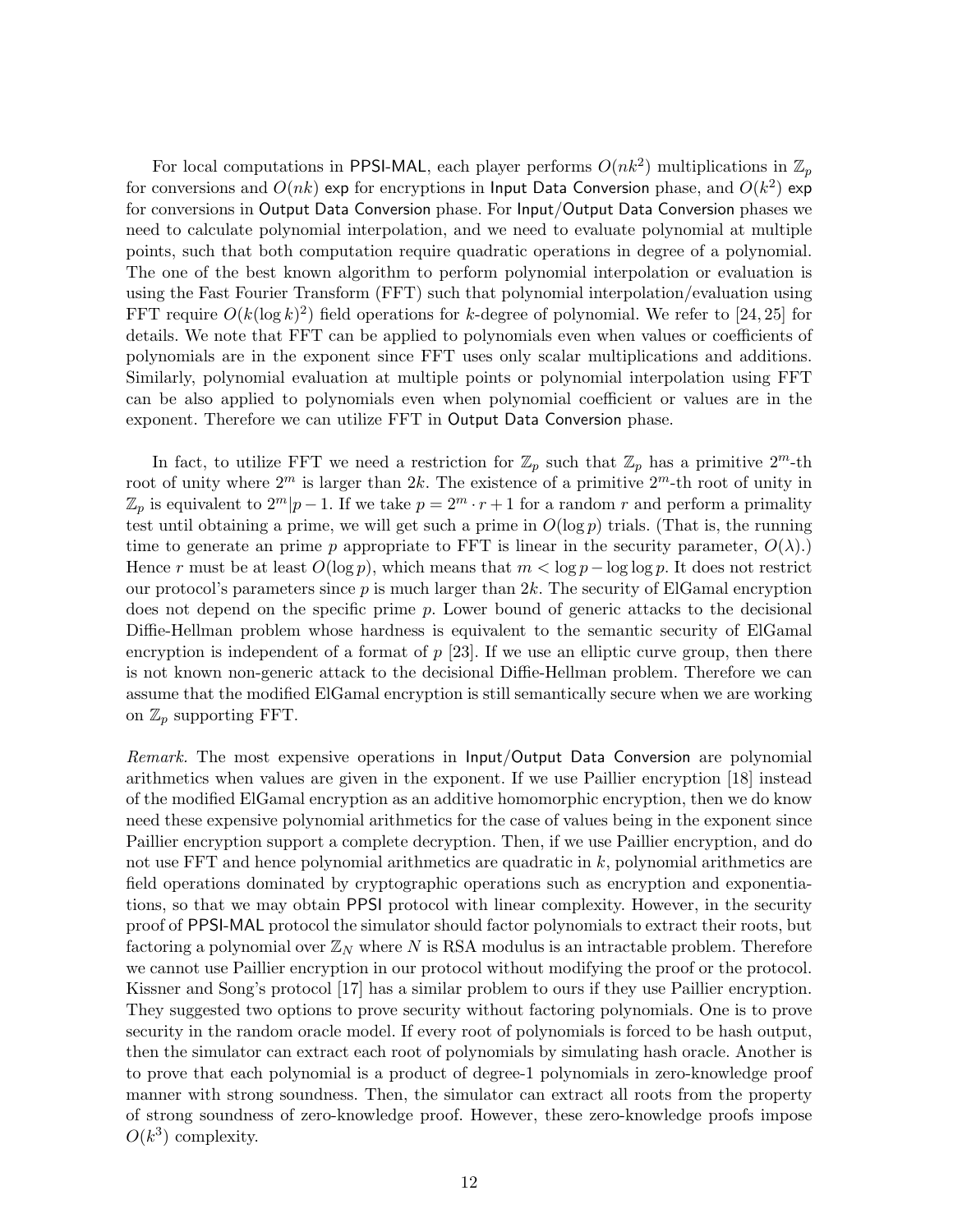Estimated Complexity By applying FFT to Input/Output Data Conversion phases, we can reduce computational overhead to  $O(nk(\log k)^2)$  multiplications in  $\mathbb{Z}_p$  and  $O(nk + k(\log k)^2)$ exp, so that the total computational complexity of PPSI-MAL is  $O(n^2\lambda + (n\lambda + n^2)k +$  $\lambda k (\log k)^2$  multiplications in  $\mathbb{Z}_p$ . It can be simply written by  $\tilde{O}(n^2 \lambda +$  $(n\lambda + n^2)k)$  mul.

To estimate the communication overhead is easier than the computational overhead. Each player in PPSI-MAL is required to transfer  $O(n^2k)$  encryptions in (4) and (5) of Online phase. Since other steps' communication overhead in Online phase is smaller than these steps, the overall communication overhead is  $O(n^2k)$ . We compare our PPSI protocol secure against malicious adversary with previous works in Table 1.<sup>4</sup>

| Protocol           | Communication        | Computation                                 |
|--------------------|----------------------|---------------------------------------------|
|                    | (the number of bits) | (the number of mul)                         |
| [17]               | $O(n^2k^2\lambda)$   | $O(n^2k+n\lambda k^2)$                      |
| $\left[ 20\right]$ | $O(c^2k^2\lambda)$   | $O(c^2\lambda k^2)$                         |
| [21, 22]           | $O(nk^2\lambda)$     | $O(n\lambda k^2)$                           |
| Ours               | $O(n^2k\lambda)$     | $\tilde{O}(n^2\lambda + (n\lambda + n^2)k)$ |

c: the number of corrupted players

Table 1. Comparisons PPSI in the presence of malicious adversary

# 6 Conclusion and Further Work

In this paper we proposed a privacy-preserving set intersection protocol satisfying (1) linear communication and quasi-linear computation overheads in the size of data input, (2) the robustness property in the presence of malicious adversary. The proposed protocol attains linear/quasi-linear complexities, however, there are some open issues.

One interesting open problem is to construct a PPSI protocol with linear complexity in both the size of data input and the number of players. Sang and Shen [22] attain linear complexity in the number of players, and our protocol achieves quasi-linear complexity in the size of data input. There is, however, no PPSI protocol with linear or quasi-linear complexity in both parameters.

Finding practical solutions for other privacy-preserving set operations, such as set union [9] and threshold set union [16], are also interesting open problems.

<sup>4</sup> In [17], Kissner and Song also proposed (without proof) that the cut-and-choose technique may be used to reduce communication complexity to  $O(n^2k)$ . Sang and Shen, however, pointed out that the cut-and-choose technique will give the adversary chances to behave maliciously in KS protocol [21, 22].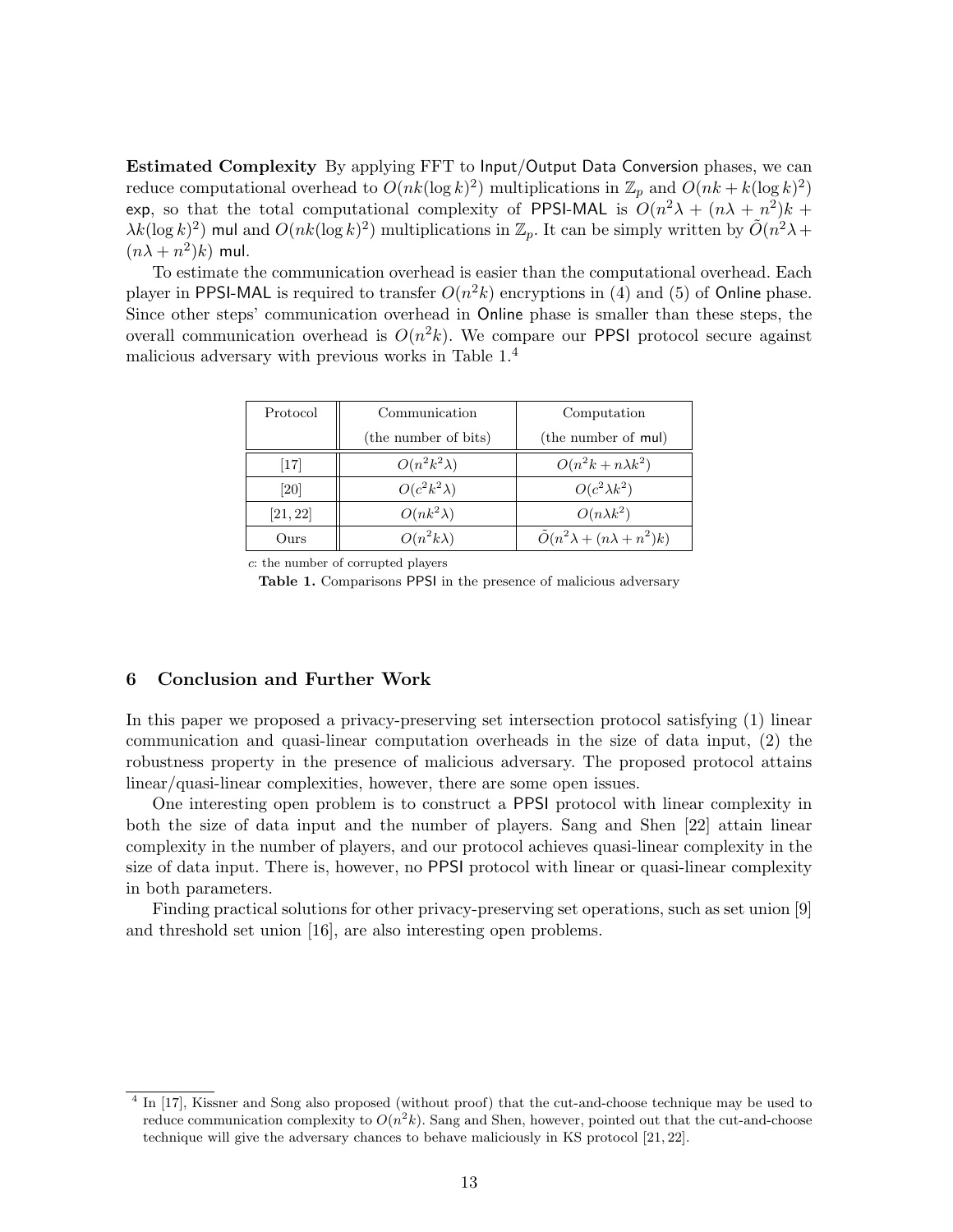#### References

- 1. Y. Aumann and Y. Lindell. Security against covert adversaries: efficient protocols for realistic adversaries. In TCC 2007, LNCS, pages 137–156. Springer-Verlag, 2007.
- 2. J. Camenisch and G. M. Zaverucha. Private intersection of certified sets. In Financial Cryptography 2009, LNCS. Springer-Verlag, 2009.
- 3. J. Cohen and M. Fischer. A robust and verifiable cryptographically secure election scheme. In FOCS, 1985.
- 4. E. D. Cristofaro and G. Tsudik. Practical private set intersection protocols with linear complexity. In Financial Cryptography, LNCS, pages 143–159. Springer, 2010.
- 5. D. Dachman-Soled, T. Malkin, M. Raykova, and M. Yung. Efficient robust private set intersection. In M. A. et al., editor, ACNS 2009, volume 5536 of LNCS, pages 126–142. Springer-Verlag, 2009.
- 6. Y. Desmedt and Y. Frankel. Threshold cryptosystems. In CRYPTO, volume 435 of LNCS, pages 307–315. Springer, 1989.
- 7. P. Feldman. A practival scheme for non-interactive verifiable secure sharing. In IEEE Annual Symposium on Foundations of Computer Science, pages 427–437, 1987.
- 8. M. Freedman, K. Nissim, and B. Pinkas. Efficient private matching and set-intersection. In C. C. et al., editor, Advances in Cryptology-EuroCrypt'04, volume 3027 of LNCS, pages 1–19. Springer-Verlag, 2004.
- 9. K. B. Frikken. Privacy-preserving set union. In ACNS, LNCS, pages 237–252. Springer, 2007.
- 10. R. Gennaro, S. Jarecki, H. Krawczyk, and T. Rabin. Secure distributed key generation for discrete-log based cryptosystems. In Journal of Cryptology, volume 20(1), pages 51–83. Springer New York, 2007.
- 11. O. Goldreich. The Foundations of Cryptography, volume 2. Cambridge University Press, 2004.
- 12. O. Goldreich, S. Micali, and A. Wigderson. How to play any mental game or a completeness theorem for protocols with honest majority. In ACM STOC, pages 218–229, 1987.
- 13. C. Hazay and Y. Lindell. Efficient protocols for set intersection and pattern matching with security against mailicious and covert adversaries. In TCC 2008, LNCS, pages 155–175. Springer-Verlag, 2008.
- 14. C. Hazay and K. Nissim. Efficient set operations in the presence of malicious adversaries. In Public Key Cryptography, LNCS, pages 312–331. Springer, 2010.
- 15. S. Jarecki and X. Liu. Efficient oblivious pseudorandom function with applications to adaptive ot and secure computation of set intersection. In TCC 2009, LNCS. Springer-Verlag, 2009.
- 16. L. Kissner and D. Song. Privacy-preserving set operations. In V. Shoup, editor, Advances in Cryptology-Crypto'05, volume 3621 of LNCS, pages 241–257. Springer-Verlag, 2005.
- 17. L. Kissner and D. Song. Privacy-preserving set operations. Technical Report CMU-CS-05-133, Carnegie Mellon University, 2006.
- 18. P. Paillier. Public-key cryptosystems based on composite degree residuosity public-key cryptosystems based on composite degree residuosity classes. In J. Stern, editor, Advances in Cryptology-EuroCrypt'99, volume 1592 of LNCS, pages 223–238. Springer-Verlag, 1999.
- 19. T. Pedersen. Non-interactive and information-theoretic secure verifiable secret sharing. In Advances in Cryptology-Crypto'91, volume 576 of LNCS, pages 129–140. Springer-Verlag, 1991.
- 20. Y. Sang and H. Shen. Privacy preserving set intersection protocol secure against malicious behaviors. In Proceedings of the Eighth International Conference on Parallel and Distributed Computing, Applications and Technologies, pages 461–468, Washington, DC, USA, 2007. IEEE Computer Society.
- 21. Y. Sang and H. Shen. Privacy preserving set intersection based on bilinear groups. In Proceedings of the thirty-first Australasian conference on Computer science, volume 74, pages 47–54, Darlinghurst, Australia, Australia, 2008. Australian Computer Society, Inc.
- 22. Y. Sang and H. Shen. Efficient and secure protocols for privacy-preserving set operations. In ACM Transactions on Information and Systems Security, 2009.
- 23. V. Shoup. Lower bounds for discrete logarithms and related problems. In EUROCRYPT, pages 256–266. Springer, 1997.
- 24. V. Shoup. A Conputational Introduction to Number Theory and Algebra. Cambridge University Press, 2005.
- 25. J. von zur Gathen and J. Gerhard. Modern Computer Algebra. Cambridge University Press, 2003.
- 26. A. Yao. Protocols for secure computations. In FOCS, 1982.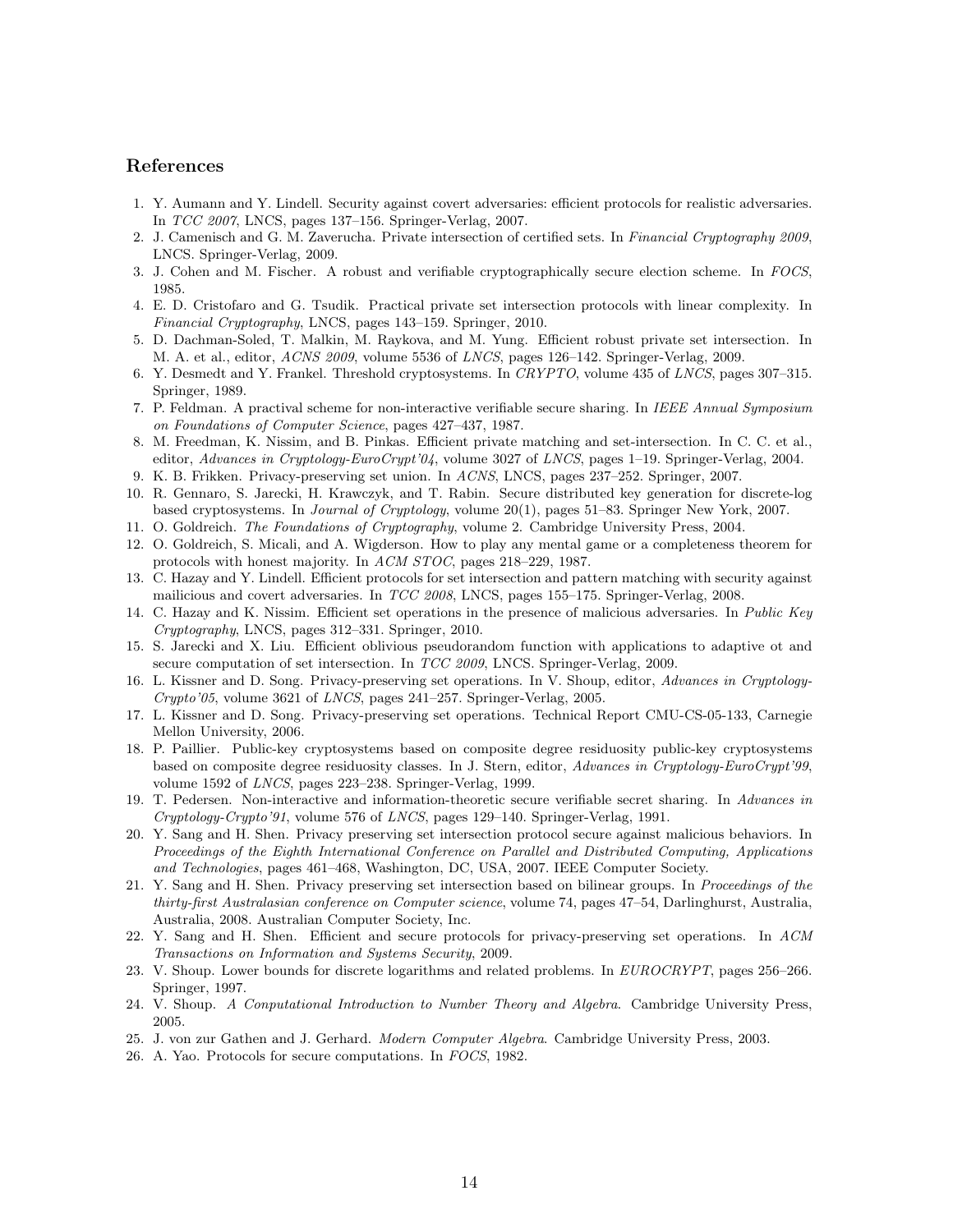# A Honest-Verifier Zero-Knowledge Proofs

In this section we describe the sigma protocol, i.e. (special) honest verifier zero-knowledge proof systems with (special) strong soundness, for the statements P, D, DO needed in the PPSI-MAL protocol, as described in section 4.2. These proof systems are simple extensions of well-known sigma protocols for proving knowledge of discrete logarithms, representations, and arithmetic relations between these representations. For example the sigma protocol for HVZKPK-P[Enc<sub>pk</sub>(f<sub>1</sub>), Enc<sub>pk</sub>(f<sub>2</sub>), Enc<sub>pk</sub>(f<sub>3</sub>)] is a conjunction of |S| instances, one for each  $s \in S$ , of a sigma protocol for proving knowledge of plaintexts  $f_1(s)$ ,  $f_2(s)$ ,  $f_3(s)$  encrypted in  $\mathsf{Enc}_{pk}(f_1(s)), \mathsf{Enc}_{pk}(f_2(s)), \mathsf{Enc}_{pk}(f_3(s)),$  which satisfy relation  $f_1(s) \cdot f_2(s)$  is equal to  $f_3(s)$ as an element in  $\mathbb{Z}_p$ , the plaintext domain.

We use notation  $\textsf{Enc}_{pk}(\cdot;\cdot)$  and  $\textsf{Com}_{ck}'(\cdot;\cdot)$  instead of  $\textsf{Enc}_{pk}(\cdot)$  and  $\textsf{Com}_{ck}'(\cdot)$ , respectively, to indicate randomizers in addition to messages in a encryption and a commitment scheme, respectively. We assume that both  $\mathsf{Enc}_{pk}$  and  $\mathsf{Com}'_{ck}$  have the additively homomorphic property on both message and randomness, for example the modified ElGamal encryption and Pedersen commitment scheme, respectively.

Sigma Protocol for Product Relation HVZKPK-P: We show a sigma protocol for relation HVZKPK-P between the prover P and the verifier V, namely to prove equality  $\mathsf{Enc}^S_{pk}(f_3) = f_1 \otimes$  $\mathsf{Enc}_{pk}^S(f_2)$  for given encrypted polynomials  $\mathsf{Enc}_{pk}^S(f_1)$ ,  $\mathsf{Enc}_{pk}^S(f_2)$ ,  $\mathsf{Enc}_{pk}^S(f_3)$ , is just a conjunction of |S| proof systems, one for each triple of ciphertexts  $\text{Enc}_{pk}(f_1(s))$ ,  $\text{Enc}_{pk}(f_2(s))$ ,  $\text{Enc}_{pk}(f_3(s))$ for each  $s \in S$ . Therefore we give SHVZK for the statement that for given  $A = \mathsf{Enc}_{pk}(a; r_a)$ ,  $B =$  $\mathsf{Enc}_{pk}(b; r_b), C = \mathsf{Enc}_{pk}(c; r_c), (A, C) \in L_B$  where  $L_B = \{(A, C) | A = \mathsf{Enc}_{pk}(a; r_a), B = \emptyset\}$  $\mathsf{Enc}_{pk}(b; r_b), C = \mathsf{Enc}_{pk}(a \cdot b; a \cdot r_b + r)$  for  $a, r_a, r \in \mathbb{Z}_p$  }.

#### HVZKPK-P

Common Input: Description of homomorphic encryption Enc including the plaintext domain  $\mathbb{Z}_p$ , a public key pk, and  $A = \text{Enc}_{pk}(a; r_a)$ ,  $B = \text{Enc}_{pk}(b; r_b)$ ,  $C = \text{Enc}_{pk}(a \cdot b; a \cdot b)$  $r_b + r$ ). **Prover Input:**  $a, r_a$  and  $r$ . **Goal:** Prove that  $(A, C) \in L_B$ .  $P \rightarrow V: P$  chooses  $a', r'_a, r' \stackrel{\$}{\leftarrow} \mathbb{Z}_p$ . P computes  $A' := \textsf{Enc}_{pk}(a'; r'_a)$  and  $C' := B^{a'} =$  $\mathsf{Enc}_{pk}(a' \cdot b; a' \cdot r_b + r')$ , and then, sends  $\forall A', C'.$  $\mathbf{V} \to \mathbf{P}$ : V chooses  $e \stackrel{\$}{\leftarrow} \mathbb{Z}_p$ , and then sends e to P.  $\mathsf{P} \to \mathsf{V}$ : P computes  $\tilde{a} := a' + e \cdot a$ ,  $\tilde{r}_a := r'_a + e \cdot r_a$ , and  $\tilde{r} := r' + e \cdot r$ , and then sends V  $\tilde{a}, \tilde{r}_a, \tilde{r}.$ **V**: V accepts if (1)  $\mathsf{Enc}_{pk}(\tilde{a}; \tilde{r}_a) \stackrel{?}{=} A' \oplus A^e \text{ and } (2) B^{\tilde{a}} \oplus \mathsf{Enc}_{pk}(0; \tilde{r}) \stackrel{?}{=} C' \oplus C^e.$ 

Completeness: straightforward. □

(Special) Honest-Verifier Simulation: Given A, B, C and e, the simulator picks  $\tilde{a}$ ,  $\tilde{r}_a$  and  $\tilde{r}$  at random, and computes corresponding  $A'$  and  $C'$  as follows;

$$
\begin{aligned} A' &= \mathsf{Enc}_{pk}(\tilde{a}; \tilde{r}_a) \oplus A^{-e}. \\ C' &= B^{\tilde{a}} \oplus \mathsf{Enc}_{pk}(0; \tilde{r}) \oplus C^{-e}. \end{aligned}
$$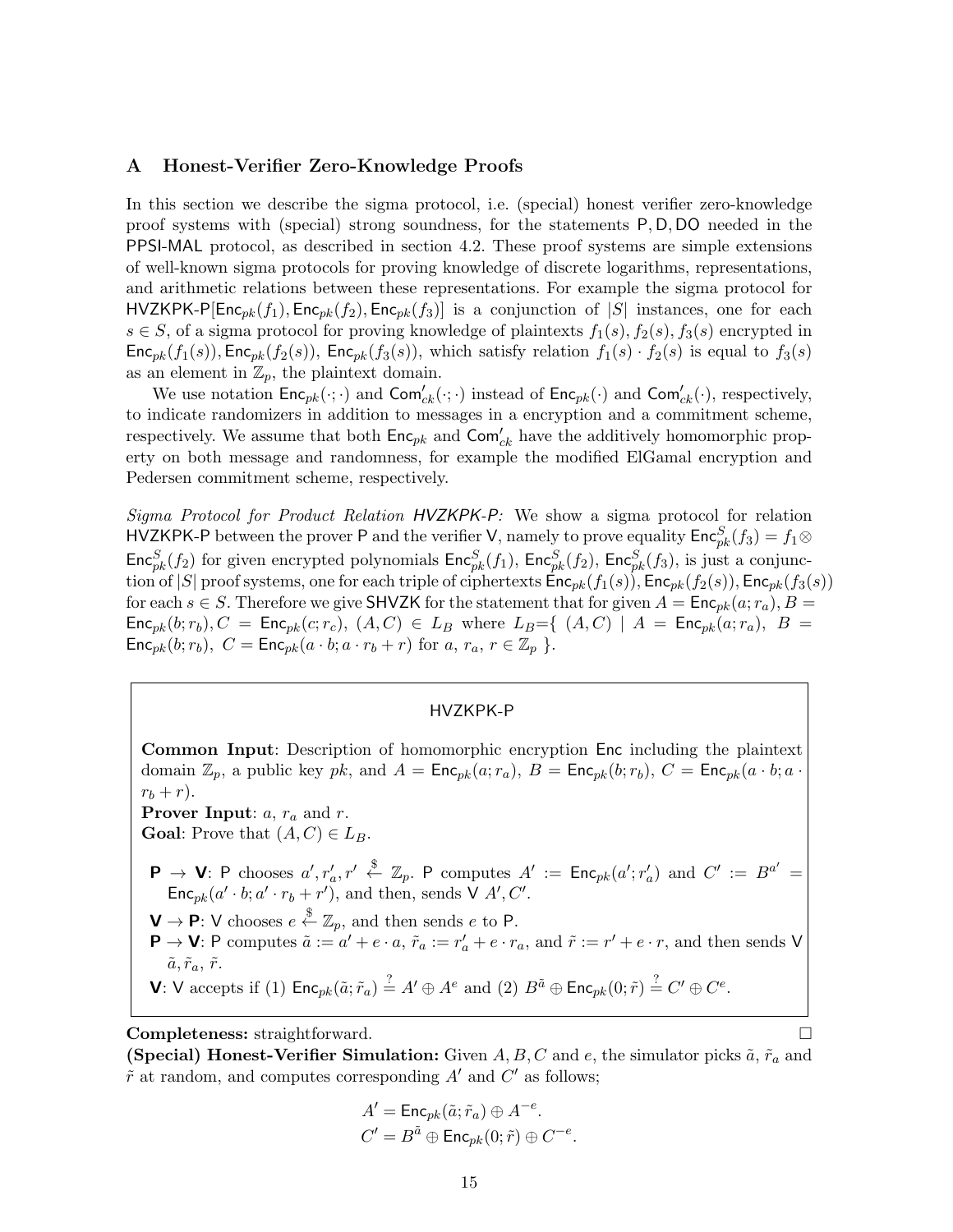Then,  $A' = \textsf{Enc}_{pk}(\tilde{a} - e \cdot a; \tilde{r}_a - e \cdot r_a)$  and  $C' = \textsf{Enc}_{pk}((\tilde{a} - e \cdot a) \cdot b; (\tilde{a} - e \cdot a) \cdot r_b + \tilde{r} - e \cdot r)$ . Hence  $a' = \tilde{a} - ea, r'_a = \tilde{r}_a - er_a$  and  $r' = \tilde{r} - er$ . In the simulated distribution  $(a', r'_a, r', A', C', \tilde{a}, \tilde{r}_a, \tilde{r}),$  $\tilde{a}, \tilde{r}_a$ , and  $\tilde{r}$  are uniformly distributed, and others are uniquely determined, in particular, there are only one corresponding  $(a', r_a', r', A', C')$  for each  $(\tilde{a}, \tilde{r}_a, \tilde{r})$ . Let us consider real distribution  $(a', r'_a, r', A', C', \tilde{a}, \tilde{r}_a, \tilde{r})$  generated by the prover. In real distribution  $a', r'_a$ , and  $r'$  are uniformly distributed, and others are calculated using  $a', r'_a$  and  $r'$ . If we consider the restricted distribution  $(\tilde{a}, \tilde{r}_a, \tilde{r})$ , then  $(\tilde{a}, \tilde{r}_a, \tilde{r})$  are uniformly distributed. Furthermore, there exists one-to-one correspondence between  $(a', r'_a, r')$  and  $(\tilde{a}, \tilde{r}_a, \tilde{r})$ . Therefore the simulated distribution is perfectly same to the real distribution.

(Special) Strong Soundness: We show that if there exist  $(e, \tilde{a}, \tilde{r}_a, \tilde{r})$  and  $(e^*, \tilde{a}^*, \tilde{r}_a^*, \tilde{r}^*)$ such that

 $(1) e \neq e^*$ 

(2)  $A' \oplus A^e = \text{Enc}_{pk}(\tilde{a}; \tilde{r}_a)$  and  $C' \oplus C^e = B^{\tilde{a}} \oplus \text{Enc}_{pk}(0; \tilde{r})$ 

(3)  $A' \oplus A^{e^*} = \text{Enc}_{pk}(\tilde{a}^*; \tilde{r}_a^*)$  and  $C' \oplus C^{e^*} = B^{\tilde{a}^*} \oplus \text{Enc}_{pk}(0; \tilde{r}^*)$ , then  $(A, C) \in L_B$ . Moreover, the witness a can be efficiently extracted from the above two distinct related proof transcripts.

Let us show how to extract a. First, compute  $((A' \oplus A^e) \oplus (A' \oplus A^{e^*})^{-1})^{(e-e^*)^{-1}}$  where  $(e-e^*)^{-1}$  is the multiplicative inverse element of  $(e-e^*)$  in the ring  $\mathbb{Z}_p$ . Then,

$$
A = ((A' \oplus A^e) \oplus (A' \oplus A^{e^*})^{-1})^{(e-e^*)^{-1}}
$$
  
= Enc<sub>pk</sub>((e-e<sup>\*</sup>)<sup>-1</sup>( $\tilde{a}$  -  $\tilde{a}^*$ ); (e - e<sup>\*</sup>)<sup>-1</sup>( $\tilde{r}_a$  -  $\tilde{r}_a^*$ ))

Since  $\mathsf{Enc}_{pk}(\cdot;\cdot)$  is a one-to-one mapping,  $a = (e - e^*)^{-1}(\tilde{a} - \tilde{a}^*)$  and  $r_a = (e - e^*)^{-1}(\tilde{r}_a - \tilde{r}_a^*)$ . Therefore we can extract the witness a.

Now we remain to show that  $(A, C) \in L_B$ . Compute C as follows:

$$
C
$$
  
= ((C' \oplus C<sup>e</sup>) \oplus (C' \oplus C<sup>e\*</sup>)<sup>-1</sup>)<sup>(e-e\*)<sup>-1</sup></sup>  
= Enc<sub>pk</sub>((\tilde{a} - \tilde{a}\*)b; (\tilde{a} - \tilde{a}\*)r<sub>b</sub> + (\tilde{r} - \tilde{r}^\*))<sup>(e-e\*)<sup>-1</sup></sup>

Since  $a = (e - e^*)^{-1}(\tilde{a} - \tilde{a}^*)$  and  $\text{Enc}_{pk}(\cdot; \cdot)$  is a one-to-one mapping, C is an encryption of ab with a randomness  $ar_b + (e - e^*)^{-1}(\tilde{r} - \tilde{r}^*)$  $\Box$ 

Sigma Protocol for Product Relation HVZKPK-D: We let  $L_{(k,S)} = \{ \operatorname{Enc}^S_{pk}(f) \mid f \in \mathbb{Z}_p^k[x] \}$  be a set of encrypted polynomials of degree less than or equal to k.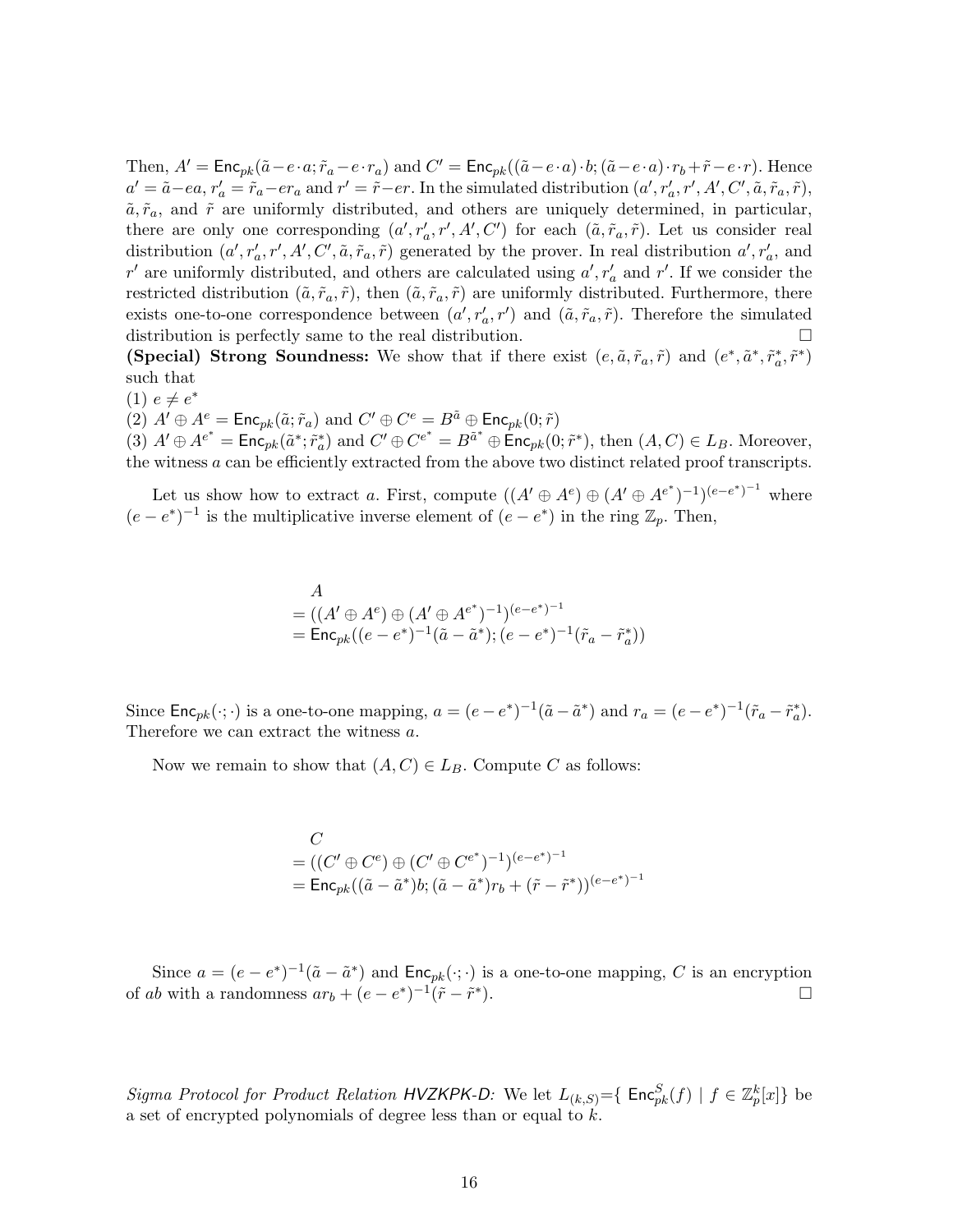#### HVZKPK-D

Common Input: Description of homomorphic encryption Enc including the plaintext domain  $\mathbb{Z}_p$ , a public key pk, and  $\mathsf{Enc}_{pk}^S(f) := \{(s, C_s)\}_{s \in S}$  where S is an arbitrary index set such that  $|S| \geq k+1$ , f is a k-degree polynomial f, and  $C_s = \text{Enc}_{pk}(f(s); r_s)$  for a random  $r_s \in \mathbb{Z}_p$ . **Prover Input:** f and  $\{r_s\}_{s\in S}$ .

**Goal:** Prove that  $\mathsf{Enc}_{pk}^S(f) \in L_{(k,S)}$ .

 $\mathsf{P} \to \mathsf{V}$ : P chooses  $f' \stackrel{\$}{\leftarrow} \mathbb{Z}_p^k[x]$  and  $r'_s$  $\stackrel{\$}{\leftarrow}$   $\mathbb{Z}_p$  for  $s \in S$ . P computes  $\mathsf{Enc}_{pk}^S(f') =$  $\{(s, C'_s)\}_{s \in S}$ , where  $C'_s := \mathsf{Enc}_{pk}(f'(s); r'_s)$ , and sends  $\mathsf{Enc}_{pk}^S(f')$  to V.

 $\mathbf{V} \to \mathbf{P}$ : V chooses  $e \stackrel{\$}{\leftarrow} \mathbb{Z}_p$ , and then sends e to P.  $\mathsf{P} \to \mathsf{V}$ : P computes  $\tilde{f} := f' + e \cdot f$  and  $\tilde{r}_s := r'_s + e \cdot r_s$  for  $\forall s \in S$ , and then, sends V  $\tilde{f}, \tilde{r}_s$ . **V**: V accepts if (1)  $\tilde{f} \in \mathbb{Z}_p^k[x]$  and (2)  $\mathsf{Enc}_{pk}(\tilde{f}; \tilde{r}_s) = C_s' \oplus C_s^e$  for  $\forall s \in S$ .

Completeness: It is straightforward. □

(Special) HVZK Simulatability: Given  $\{C_s\}_{s\in S}$ , e, the simulator picks a polynomial  $f(x)$ of degree less than or equal to k, and integers  $\{\tilde{r}_s\}_{s\in S}$  at random. Then, computes corresponding  ${C'_s}_{s \in S}$  as follows;

$$
C'_s = \mathsf{Enc}_{pk}(\tilde{f}(s); \tilde{r}_s) \oplus C_s^{-e}.
$$

 $C'_s$  is equal to  $\mathsf{Enc}_{pk}(\tilde{f}(s)-e\cdot f(s); \tilde{r}_s-e\cdot r_s)$ , and thus  $f'(s)=\tilde{f}(s)-e\cdot f(s)$  and  $r'(s)=\tilde{r}_s-e\cdot r_s$ . Since f and  $\tilde{f}$  are degree less than or equal to k, f' is, too. In the simulated distribution of protocol transcripts  $(\{C'_s\}_{s\in S}, \tilde{f}, \{\tilde{r}_s\}_{s\in S})$ ,  $\tilde{f}$  and  $\{\tilde{r}_s\}_{s\in S}$  are uniformly distributed, but  $\{C'_s\}_{s\in S}$ is uniquely determined by  $\tilde{f}$  and  $\{\tilde{r}_s\}_{s\in S}$ . In real protocol  $f'$  and  $\{r'_s\}_{s\in S}$  are chosen at random, and then f and  $\{\tilde{r}_s\}_{s\in S}$  are computed. If we consider only the distribution of f and  ${\lbrace \tilde{r}_s \rbrace}_{s \in S}$ , it is uniformly distributed, and there exists one-to-one correspondence between  $(f, f)$  $\{\tilde{r}_s\}_{s\in\mathcal{S}}$  and  $(f', \{r'_s\}_{s\in\mathcal{S}})$ . Therefore, there exists unique values of  $(f', \{r'_s\}_{s\in\mathcal{S}}, \{C'_s\}_{s\in\mathcal{S}})$  for each  $(\tilde{f}, \{\tilde{r}_s\}_{s\in S})$ , so that the simulated distribution is identical to the real distribution.  $\Box$ (Special) Strong Soundness: We show that if there exist  $(e, \tilde{f}, \{\tilde{r}_s\}_{s\in S})$  and  $(e^*, \tilde{f}^*, \{\tilde{r}_s^*\}_{s\in S})$ such that

$$
(1). e \neq e^*,
$$

(2).  $\tilde{f} \in \mathbb{Z}_p^k[x]$  and  $\mathsf{Enc}_{pk}(\tilde{f}; \tilde{r}_s) = C_s' \oplus C_s^e$  for  $\forall s \in S$ , (3).  $\tilde{f}^* \in \mathbb{Z}_p^k[x]$  and  $\mathsf{Enc}_{pk}(\tilde{f}^*; \tilde{r}_s^*) = C_s' \oplus C_s^{e^*}$  for  $\forall s \in S$ ,

then  $\mathsf{Enc}_{pk}^S(f) \in L_{(k,S)}$ . Moreover, polynomial f can be extracted given the above two proof transcripts.

From (2) and (3) we know for  $s \in S$ ,

$$
\begin{aligned} C'_s\oplus C^e_s &= \mathsf{Enc}_{pk}(\tilde{f}(s);\tilde{r}_s),\\ C'_s\oplus C^{e^*}_s &= \mathsf{Enc}_{pk}(\tilde{f}^*(s);\tilde{r}^*_s). \end{aligned}
$$

Compute  $C_s$  as follows:

$$
C_s = ((C'_s \oplus C_s^e) \oplus (C'_s \oplus C_s^{e^*})^{-1})^{(e-e^*)^{-1}}
$$
  
= Enc<sub>pk</sub>((e-e\*)<sup>-1</sup>( $\tilde{f}(s)$  -  $\tilde{f}^*(s)$ ); (e - e\*)<sup>-1</sup>( $\tilde{r}_s$  -  $\tilde{r}_s^*$ ))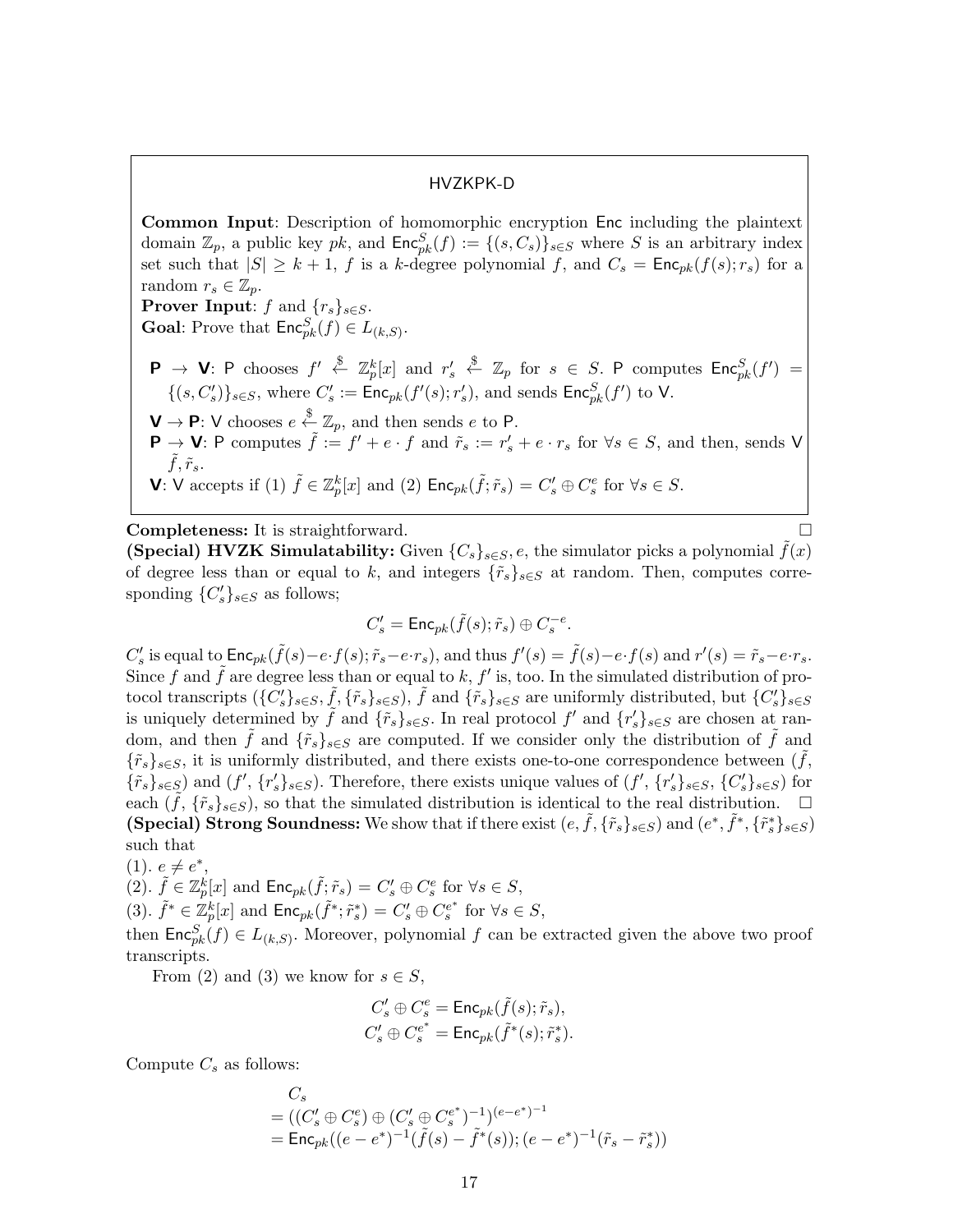Since  $\tilde{f}, \tilde{f}^* \in \mathbb{Z}_p^k[x], (e-e^*)^{-1}(\tilde{f}-\tilde{f}^*) \in \mathbb{Z}_p^k[x]$ , too. Therefore  $\{C_s\}_{s \in S}$  is also an encryption of a polynomial in  $\mathbb{Z}_p^k[x]$ , and we can extract the witness polynomial by computing  $(e-e^*)^{-1}(\tilde{f} \tilde{f}^*$  $\Box$ 

Sigma Protocol for Product Relation HVZKPK-DO: Protocol HVZKPK-DO is a trivial modification of the above protocol HVZKPK-D: The prover chooses a polynomial  $f'$  s.t.  $f'(1) = 0$ , and uses Com instead of Enc<sub>pk</sub>. Then, the verifier accepts only if  $f(1) = e$ .

We let  $LO_{(k,S)} = \{ \operatorname{Enc}_{pk}^S(f) \mid f \in \mathbb{Z}_p^k[x] \text{ and } f(1) = 1 \}$  be a set of valid encrypted polynomials passing a point  $(1, 1)$  of degree less than or equal to k. We use the Pedersen commitment scheme  $\mathsf{Com}'_{ck}$ , and use the notation  $\mathsf{Com}'_{ck}(c_s; d_s)$  to indicate randomizer  $d_s$  as well as message  $c_s$ .

#### HVZKPK-DO

**Common Input:** Description of  $Com_{ck}$ ,  $Enc_{pk}$  including  $\mathbb{Z}_p$ , ck, and pk, and  $\textsf{Com}_{ck}(\textsf{Enc}_{pk}^S(f)) := \{ (s, D_s, C_s) ) \}_{s \in S}$ , where  $D_s = \textsf{Com}_{ck}'(c_s; d_s)$ ,  $C_s = \textsf{Enc}_{pk}(f(s) +$  $c_s$ ;  $r_s$ ), S is an index set such that  $|S| \geq k+1$ , f is a k-degree polynomial f, and  $r_s$  is chosen at random  $\mathbb{Z}_p$ .

**Prover Input**:  $f$ ,  $\{(c_s, d_s, r_s)\}_{s \in S}$ . Goal:  $\mathsf{Enc}_{pk}^S(f) \in LO_{(k,S)}$ .

- $\mathsf{P} \to \mathsf{V}$ : P chooses  $f' \stackrel{\$}{\leftarrow} \mathbb{Z}_p^k[x]$  passing a point  $(1,0)$  and  $r'_s, c'_s$  $\stackrel{\$}{\leftarrow} \mathbb{Z}_p$  for  $s \in S$ , and then computes  $\mathsf{Com}_{ck}(\mathsf{Enc}^S_{pk}(f')) = \{(s, D'_s, C'_s)\}_{s \in S}$ , where  $C'_s := \mathsf{Enc}_{pk}(f'(s) + c'_s; r'_s)$  and  $D'_s = \mathsf{Com}_{ck}'(c'_s; d'_s)$ , and then sends  $\mathsf{Com}_{ck}(\mathsf{Enc}_{pk}^S(f'))$  to V.
- $\mathbf{V} \to \mathbf{P}$ : V chooses  $e \stackrel{\$}{\leftarrow} \mathbb{Z}_p$ , and then sends e to P.
- $\mathsf{P} \to \mathsf{V}$ : P computes  $\tilde{f} := f' + e \cdot f, \, \tilde{r}_s := r'_s + e \cdot r_s, \, \tilde{c}_s := c'_s + e \cdot c_s, \text{ and } \tilde{d}_s := d'_s + e \cdot d_s$ for  $\forall s \in S$ , and then, sends  $\forall \tilde{f}, \tilde{r}_s, \tilde{c}_s, \tilde{d}_s$ .
- **V**: V accepts if (1)  $\tilde{f} \in \mathbb{Z}_p^k[x]$ , (2)  $\tilde{f}(1) = e$ , and (3)  $\mathsf{Enc}_{pk}(\tilde{f}(s) + \tilde{c}_s; \tilde{r}_s) = C_s' \oplus C_s^e$  for  $\forall s \in S \ (4) \ \mathsf{Com}'_{ck}(\tilde{c}_s; \tilde{d}_s) = D'_s \oplus D_s^e \text{ for } \forall s \in S \ .$

Completeness: It is straightforward. □

(Special) HVZK Simulatability: Given  $\{D_s, C_s\}_{s\in S}, e$ , the simulator picks a polynomial  $\tilde{f}(x) \stackrel{\$}{\leftarrow} \mathbb{Z}_p^k[x]$  passing a point  $(1,e)$  and integers  $\{\tilde{c}_s, \tilde{d}_s, \tilde{r}_s\}_{s\in S}$  at random, and computes corresponding  $\{D'_s, C'_s\}_{s\in S}$  as follows;

$$
\begin{array}{l} D'_s = \textsf{Com}'_{ck}(\tilde{c}_s; \tilde{d}_s)/D_s^e, \\ C'_s = \textsf{Enc}_{pk}(\tilde{f}(s) + \tilde{c}_s; \tilde{r}_s)/C_s^e \end{array}
$$

.

 $D'_s$  is equal to  $\mathsf{Com}_{ck}(\tilde{c}_s - e \cdot c_s; \tilde{d}_s - e \cdot d_s)$ , and thus  $c'_s = \tilde{c}_s - e \cdot c_s$  and  $d'_s = \tilde{d}_s - e \cdot d_s$ . Thus,  $C'_s$  is equal to  $\mathsf{Enc}_{pk}(\tilde{f}(s) - e \cdot f(s) + c'; \tilde{r}_s - e \cdot r_s)$ , and thus  $f'(s) = \tilde{f}(s) - e \cdot f(s)$  and  $r'(s) = \tilde{r}_s - e \cdot r_s$ . Since both f and  $\tilde{f}$  are in  $\mathbb{Z}_p^k[x]$ , so f' is, and since  $f(1) = 1$  and  $\tilde{f}(1) = e$ ,  $f'(1) = 0$  as desired.

In the simulated distribution of protocol transcripts  $(\{D'_s, C'_s, \tilde{c}_s, \tilde{d}_s, \tilde{r}_s\}_{s\in S}, \tilde{f}), \tilde{f}$  and  $\{\tilde{c}_s, \tilde{d}_s, \tilde{r}_s\}_{s\in S}$  are uniformly distributed, but  $\{D'_s, C'_s\}_{s\in S}$  is uniquely determined by others.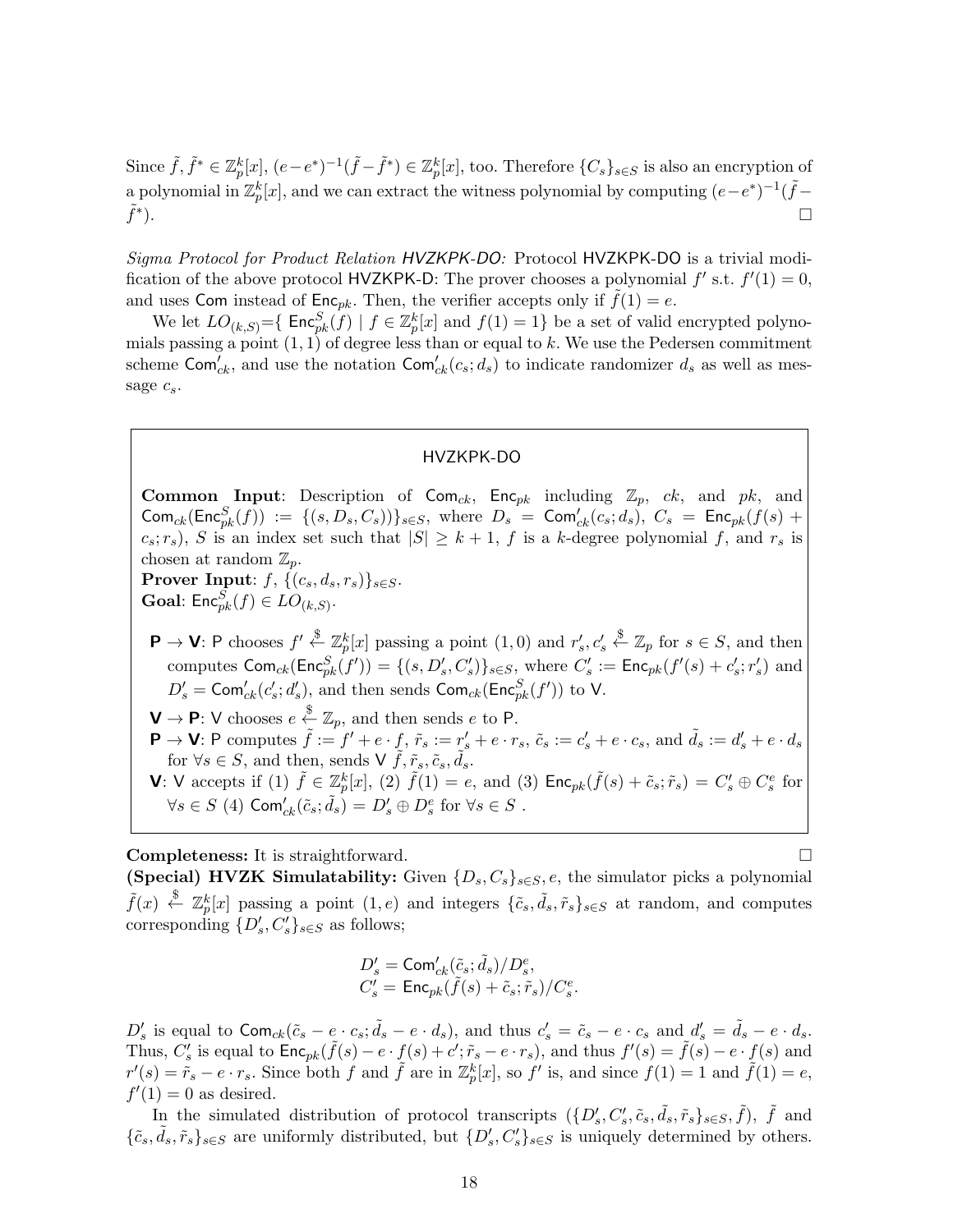In real protocol f' and  $\{c'_s, d'_s, r'_s\}_{s\in S}$  are chosen at random, and then  $\tilde{f}$  and  $\{\tilde{c}_s, \tilde{d}_s, \tilde{r}_s\}_{s\in S}$ are computed.

Let us consider the restricted distribution of  $\tilde{f}$  and  $\{\tilde{c}_s, \tilde{d}_s, \tilde{r}_s\}_{s\in S}$  in the real distribution. Since  $f' = (x-1) \cdot h'$  for  $h' \stackrel{\$}{\leftarrow} \mathbb{Z}_p^{k-1}$  and  $f = (x-1) \cdot h + 1$  for some  $h \in \mathbb{Z}_p^{k-1}[x]$ ,  $\tilde{f}$  is equal to  $f' + ef = (x-1)(h' + eh) + e$ , and hence  $\tilde{f}$  is uniformly distributed in  $\mathbb{Z}_p^k[x]$  with passing a point  $(1, e)$ . We can easily check that  $\tilde{c}_s, \tilde{d}_s, \tilde{r}_s$  are uniformly distributed in  $\mathbb{Z}_p$ . Since there exists one-to-one correspondence between  $(\tilde{f}, \{\tilde{c}_s, \tilde{d}_s, \tilde{r}_s\}_{s\in S})$  and  $(f', \{c'_s, d'_s, r'_s\}_{s\in S})$ . Therefore, there exists unique values of  $(f', \{c'_s, d'_s, r'_s\}_{s\in S})$  for each  $(\tilde{f}, \{\tilde{c}_s, \tilde{d}_s, \tilde{r}_s\}_{s\in S})$ . For each  $(f', \{c'_s, d'_s, r'_s\}_{s\in S})$  ${c'_s, d'_s, r'_s}_{s\in S}$ , there exists unique values for  $D' = \textsf{Com}'_{ck}(c'_s; d'_s)$  and  $\textsf{Enc}_{pk}(f'(s) + c'_s; r'_s)$ , so that the real distribution is identical to the simulated distribution.  $\Box$ 

(Special) Strong Soundness: We show that if there exist  $(e, \tilde{f}, \{\tilde{c}_s, \tilde{d}_s, \tilde{r}_s\}_{s\in S})$  and  $(e^*, \tilde{f}^*,$  $\{\tilde{c}_s^*, \tilde{d}_s^*, \tilde{r}_s^*\}_{s\in S}$  such that

 $(1). e \neq e^*,$ 

(2).  $\tilde{f} \in \mathbb{Z}_p^k[x]$  passing  $(1, e)$ ,  $\textsf{Com}'_{ck}(\tilde{c}_s; \tilde{d}_s) = D'_s \oplus D_s^e$ , and  $\textsf{Enc}_{pk}(\tilde{f}(s) + \tilde{c}_s; \tilde{r}_s) = C'_s \oplus C_s^e$  for  $\forall s \in S,$ 

(3).  $\tilde{f}^* \in \mathbb{Z}_p^k[x]$  passing  $(1, e^*), \text{Com}'_{ck}(\tilde{c}_s^*, \tilde{d}_s^*) = D'_s \oplus D_s^{e^*},$  and  $\text{Enc}_{pk}(\tilde{f}^*(s) + \tilde{c}_s^*, \tilde{r}_s^*) = C'_s \oplus C_s^{e^*}$ for  $\forall s \in S$ ,

then  $\mathsf{Enc}_{pk}^S(f) \in LO_{(k,S)}$ . Moreover, polynomial f can be extracted given the above two proof transcripts.

From (2) and (3) we know for  $s \in S$ ,

$$
\begin{aligned} D_s' &\oplus D_s^e = \mathsf{Com}'_{ck}(\tilde{c}_s; \tilde{d}_s), \\ D_s' &\oplus D_s^{e^*} = \mathsf{Com}'_{ck}(\tilde{c}^*_s; \tilde{d}^*_s). \\ C_s' &\oplus C_s^e = \mathsf{Enc}_{pk}(\tilde{f}(s) + \tilde{c}_s; \tilde{r}_s), \\ C_s' &\oplus C_s^{e^*} = \mathsf{Enc}_{pk}(\tilde{f}^*(s) + \tilde{c}^*_s; \tilde{r}^*_s). \end{aligned}
$$

Compute  $D_s$  as follows:

$$
D_s = ((D'_s \oplus D_s^e) \oplus (D'_s \oplus D_s^{e^*})^{-1})^{(e-e^*)^{-1}}
$$
  
= Com'<sub>ck</sub>((e-e^\*)^{-1}( $\tilde{c}_s$  -  $\tilde{c}_s^*$ ); (e-e^\*)^{-1}( $\tilde{d}_s$  -  $\tilde{d}_s^*$ ))

Then, we can extract  $c_s$  and  $d_s$  as  $c_s = (e - e^*)^{-1}(\tilde{c}_s - \tilde{c}_s^*)$  and  $d_s = (e - e^*)^{-1}(\tilde{d}_s - \tilde{d}_s^*)$ .

Compute  $C_s$  as follows:

$$
C_s
$$
  
=  $((C'_s \oplus C_s^e) \oplus (C'_s \oplus C_s^{e^*})^{-1})^{(e-e^*)^{-1}}$   
=  $\text{Enc}_{pk}(\tilde{f}(s) - \tilde{f}^*(s) + c_s; \tilde{r}_s - \tilde{r}_s^*)(e-e^*)^{-1}$ 

Since  $\tilde{f}, \tilde{f}^* \in \mathbb{Z}_p^k[x], \tilde{f}(1) = e$  and  $\tilde{f}(1)^* = e^*$ ,  $(e - e^*)^{-1}(\tilde{f} - \tilde{f}^*) \in \mathbb{Z}_p^k[x]$  with passing a point (1, 1). Therefore  $\{C_s\}_{s\in S}$  is also an encryption of a polynomial in  $\mathbb{Z}_p^k[x]$  with passing  $(1,1)$ , and we can extract the witness polynomial by computing  $(e - e^*)^{-1}(\tilde{f} - \tilde{f}^*)$  $\Box$ 

## B Security Proof of Theorem 2

**Theorem 2** (Security of PPSI-MAL): If  $Enc_{pk}$  is semantically secure additive homomorphic encryption, protocol PPSI-MAL is a secure computation protocol for computing the PPSI functionality in the presence of any coalition C of t corrupt players such that  $2t + 1 \leq n$ . Specifically, for any arbitrarily malicious adversarial algorithm  $A$  controlling players in  $C$ , there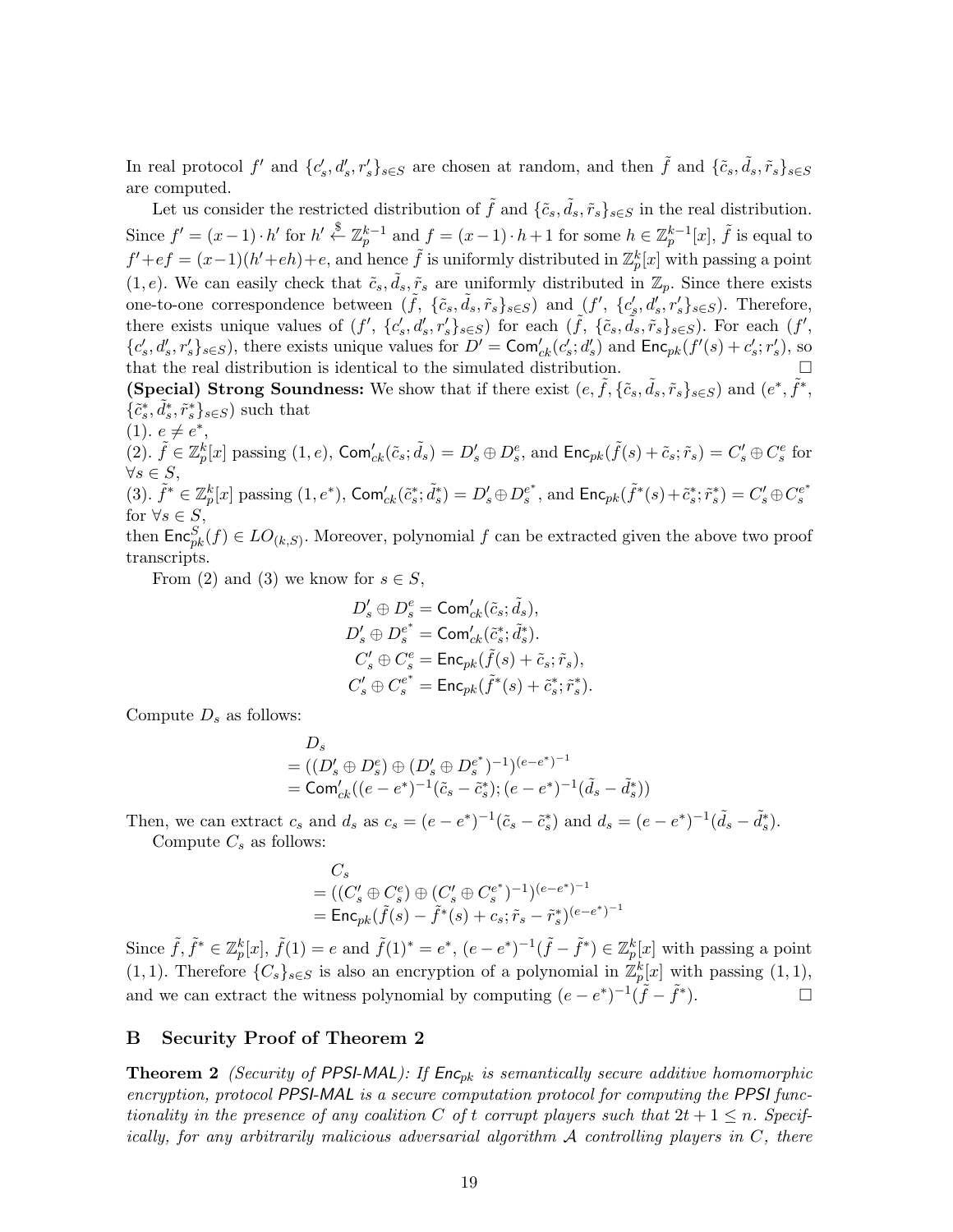exists an efficient simulator S such that for any set of inputs  $\{X_i\}_{i\in\mathbb{C}}$  to the honest players, the outputs of adversary  $A$  and of the honest players interacting in the PPSI-MAL protocol are computationally indistinguishable from the outputs of S and of the honest players in the ideal world interacting with the ideal PPSI functionality  $f_{PPSI}$ .

*Proof.* We describe the simulator S, which interacts with adversary A who controls the set of corrupted players C. Let H be the remaining honest players. Let  $\{X_i\}_{i\in H}$  be the private inputs of the honest players. Let  $X = f_{PPS1}(X_1, ..., X_n)$  denote the multi-party set intersection function, i.e.  $X = X_1 \cap ... \cap X_n$ . The simulator's goal is two-fold: To extract the effective inputs  $\{X_i\}_{i\in\mathbb{C}}$  which the corrupted players enter into the PPSI computation, and to simulate the same view that A would see when interacting with the honest players on inputs  $\{X_i\}_{i\in H}$  but given only these extracted adversarial inputs  $\{X_i\}_{i\in\mathbb{C}}$  and the output  $X = f_{PPSI}(X_1, ..., X_n)$ .

Simulator Description:

[1]. S runs, on behalf of players in H, Input Data Conversion by setting  $f_i = 1$  for  $\forall i \in H$ , and steps (1)-(2) of Online phase in the protocol. Let  $\delta_0$ ,  $\delta_1$  and  $\delta_2$  be the random coins that S uses in, respectively, Input Data Conversion, and  $(1)-(2)$  of Online phase in this execution.

[2]. S runs until the end of the step (2). Let D be the set of players in C that correctly carry out verifiable secret sharing procedure in the step (1) and pass D-ZKPK-DO proof in the step (2). That is,  $D = C \cap M$ . S rewinds A and runs it repeatedly until that for each player P in D it finds a corresponding execution such that  $P$  pass, and a challenge on proof is different from original one. In each run,  $S$  performs Input Data Conversion and step (1) of Online phase on coins  $\delta_0$  and  $\delta_1$ , respectively, and step (2) on fresh random coins. (Claim 4 below show that the expected number of such rewindings is polynomial in security parameter  $\lambda$ .) Using the strong soundness property of the D-ZKPK-DO proof,  $S$  extracts the witnesses  $f_i$  for players in D. S factors these polynomials to compute  $\{X_i\}_{i\in D}$  (Factoring polynomials in  $\mathbb{Z}_p[x]$  requires quadratic operations in k, so that it takes polynomial in the security parameter  $\lambda$ .), and sets  $X_i \leftarrow \phi$  for  $\forall i \in C \setminus D$ , then sends  $\{X_i\}_{i \in C}$  to the ideal PPSI functionality, and receives the output  $X = f_{PPS1}(X_1, ..., X_n)$ .

[3]. The simulator S rewinds A to the end of step (2) on coins  $\delta_0$ ,  $\delta_1$ ,  $\delta_2$ , and performs step (3) to reconstruct encrypted polynomials  $\{\mathsf{Enc}^S_{pk}(f'_i)\}_{i\in H}$  where each  $f'_i, i \in H$ , encodes the set X. Pedersen VSS allows S to equivocate on the reconstructed secret  ${c_{is}}_{s \in S}$ , and hence  $\mathsf{Enc}^S_{pk}(f)$ .

[4]. The simulator just performs the rest of the protocol on behalf of the players in H using random coins  $\delta_{4-7}$  and outputs execution, i.e. an execution between A and players in H using inputs  $\{f'_i\}_{i\in H}$  and coins  $\delta_0, \delta_1, \delta_2, \delta_{4-7}$ .

Claim: The expected number of rewindings in the step [2] in Simulator Description above is polynomial in  $\lambda$ .

*Proof.* The simulation rewinds A until that for each  $P \in D$  it finds a corresponding execution such that 1)  $\mathcal P$  pass, and 2) a challenge on proof is different from original one. Since 2) is satisfied with overwhelming probability if  $\mathcal S$  choose a random coin independently per each run, we focus on 1).

Let  $2^C$  be a set of power subsets of C, i.e.  $2^C = \{ \forall D \text{ such that } D \subset C \}$ , the probability that a set of corrupted players  $D \subset C$  pass D-ZKPK-DO be  $\epsilon_D$  where the probability goes over  $\delta_2$ , and the probability that a corrupted player  $P \in C$  passes D-ZKPK-DO be  $\epsilon'_{\cal{P}}$  where randomness goes over  $\delta_2$ , that is, we assume that  $\delta_0$  are  $\delta_1$  fixed in the probability  $\epsilon_D$  and  $\epsilon'_D$ .